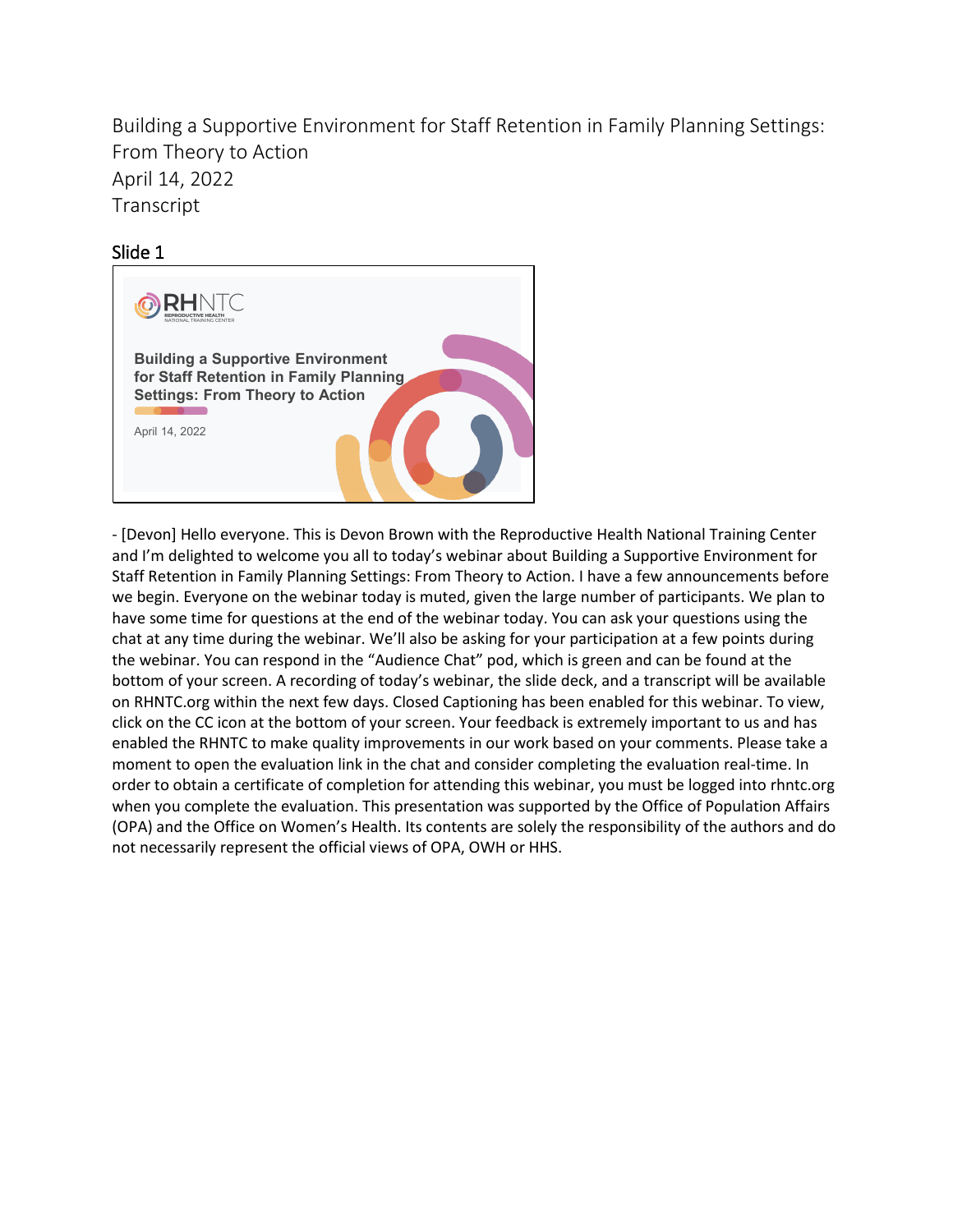

I'd like to briefly introduce our speakers today, Dr. Julie Rennecker. Dr. Rennecker is the Founder and Chief Catalyst of Syzygy Teams. Syzygy Teams is an independent consulting company that specializes in human-friendly leadership and collaboration strategies that foster employee engagement and resilience. Depending on company size and challenges, her services include talent optimization, process redesign, and culture building. So, with that, I will turn it over to Dr. Rennecker.



- [Rennecker] Thanks, Devon, and thanks to all of you who made time in the middle of your very busy days to be here, to talk about this really important issue of staff retention. I know that you're living it and breathing it and feeling it daily, but some of what we'll talk about is just what a broad issue it is. And so I think it's really important that the community comes together and looks at ways to address it locally and collectively. Just a little bit more about me, so you can appreciate where I'm coming from, the background that informs my approach. I actually began my career as a nurse. I was a bedside nurse in ER, ICU, and then as a trailing spouse in inpatient psychiatric unit in a regular acute care hospital and cardiac care units. And those were different facilities in different states. And over the course of that, I saw a lot of different types of management styles and organizational cultures. And there were places where I made great friends and was sad to leave and other places where I was bullied and glad to get out of there. So, that was the beginning of my career of young person, you don't know everything that you're taking in. A series of lucky breaks gave me the opportunity to be in an internal organization development role long before I really had the credentials to do so. I had one of those things, we have a great boss, but in that role, a couple of different things. I had the opportunity to be both a participant in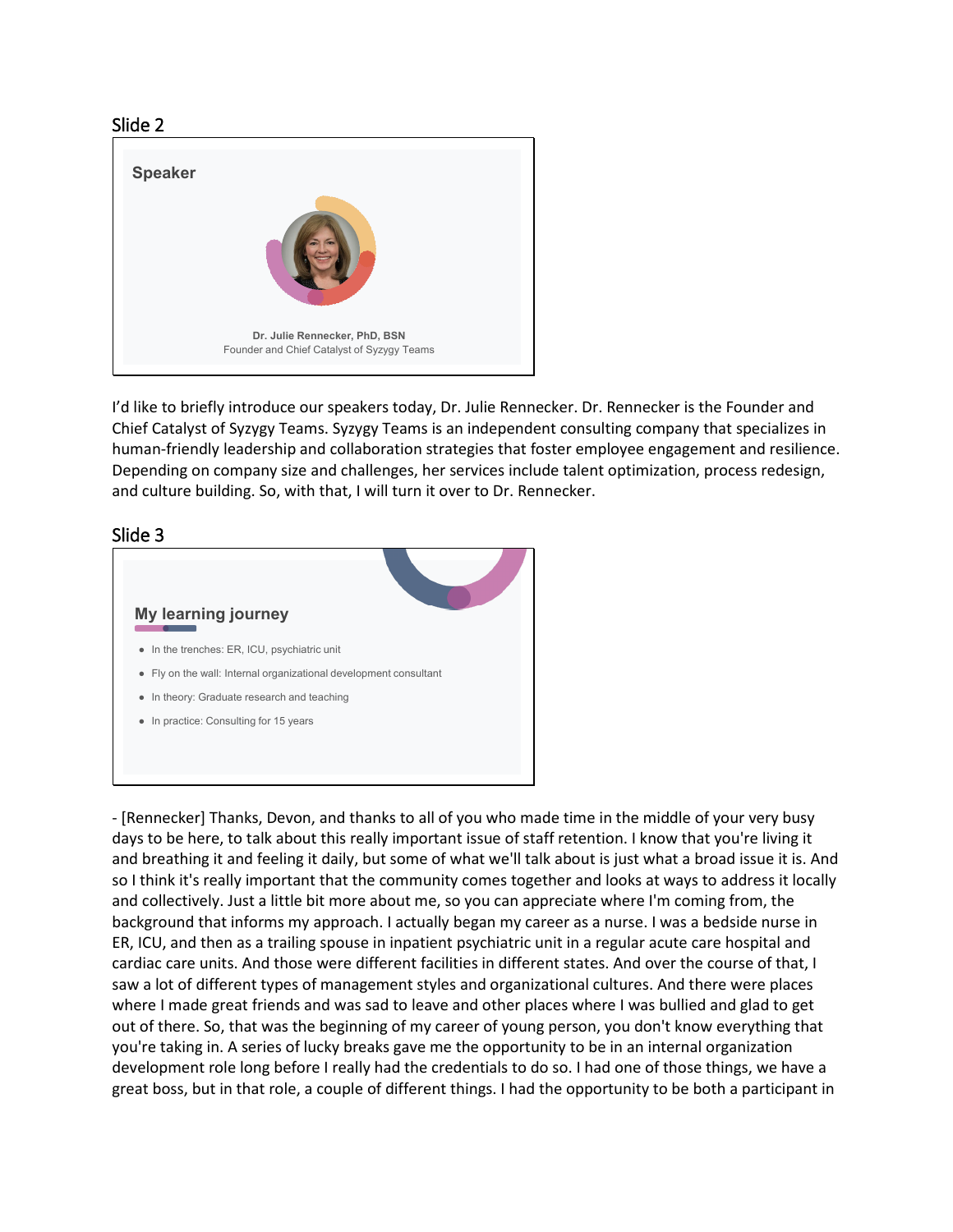and a fly on the wall in leadership team meetings. And I came to appreciate organizations, not just as my direct experience, as a staff member with my manager, but to appreciate the systems and processes that often put managers in a bind as well. And in addition, the tough decisions that have to be made and some of the pressure, a lot of the pressures that managers are under. And so one of the things I know as we're talking about staff retention, and we're talking about ways to attract and retain staff, some of the people who are burned out are probably people on this call who are in managerial roles. I know we've got a range of folks on here, different kinds of roles in different facilities all across the country, but I expect that it's when we say staff, it's not just entry level staff, it's all levels of the organization that are struggling. That position led me to go back to graduate school. My degree is actually in organizational behavior, focusing on teams, change, leadership and especially adaptation any kind of technology adaptation and how that's changed the way that we work. I learned a lot of theory there about leadership, about how organizations should work, how they're structured, et cetera, et cetera, et cetera. And some of that matched with my experience and some was contradictory. So for the last 15 years, I've been working as an independent consultant and weaving together my experience both before and after graduate school with that theory to provide managers with actionable recommendations. And that's what I hope to bring to you today. So that's probably more than enough about me, just a quick check in to chat. I know that we do have people from all over the country, and sometimes I think it's helpful and these can feel very anonymous because you're not on screen, but if you feel comfortable doing so, do a chat out in just saying, where you're logging in from, your name will show up as part of your chat, but let us know where you're from, New Hampshire or Washington or Florida. Got Texas, oh my goodness, they're flying, Mexico, North Carolina. So we've got Midwest, East Coast, West Coast, South, New York, okay, lovely. The other reason I wanted to do that is to remind you that you're not alone. This is a heck of a journey that you're on, and we're been in challenging times for a number of years here and reproductive health and family planning as you know too well, even longer. Pre-pandemic, just the political turmoil on top of the pandemic and the war. So I just wanted you to see what a vast community you have and perhaps people you can end up reaching out to later.

#### Slide 4

#### **Learning objectives**

By the end of this session, participants will be able to:

- Explain the difference between "hygiene factors" and "motivators" and the importance of each for staff retention
- Describe two evidence-based approaches to building a supportive organizational climate for staff retention in a family planning setting
- Describe three organizational characteristics or policies that support staff retention
- Identify at least one practice in your own organization that could be changed to increase staff retention

So my goals for you in this session are that by the end, you will be able to differentiate between hygiene factors and motivators and understand the relationship of each of those two staff retention. And it doesn't matter if you don't know what either of those words mean, that's what we'll get to. You should be able to describe two evidence-based approaches for building a supportive organizational climate for staff retention in a family planning setting. And so we'll be going through at least, I think it's 12 strategies, so hopefully at least two of those will resonate and stick with you and of course the recording is available after the session. We would also be able to describe three organizational characteristics or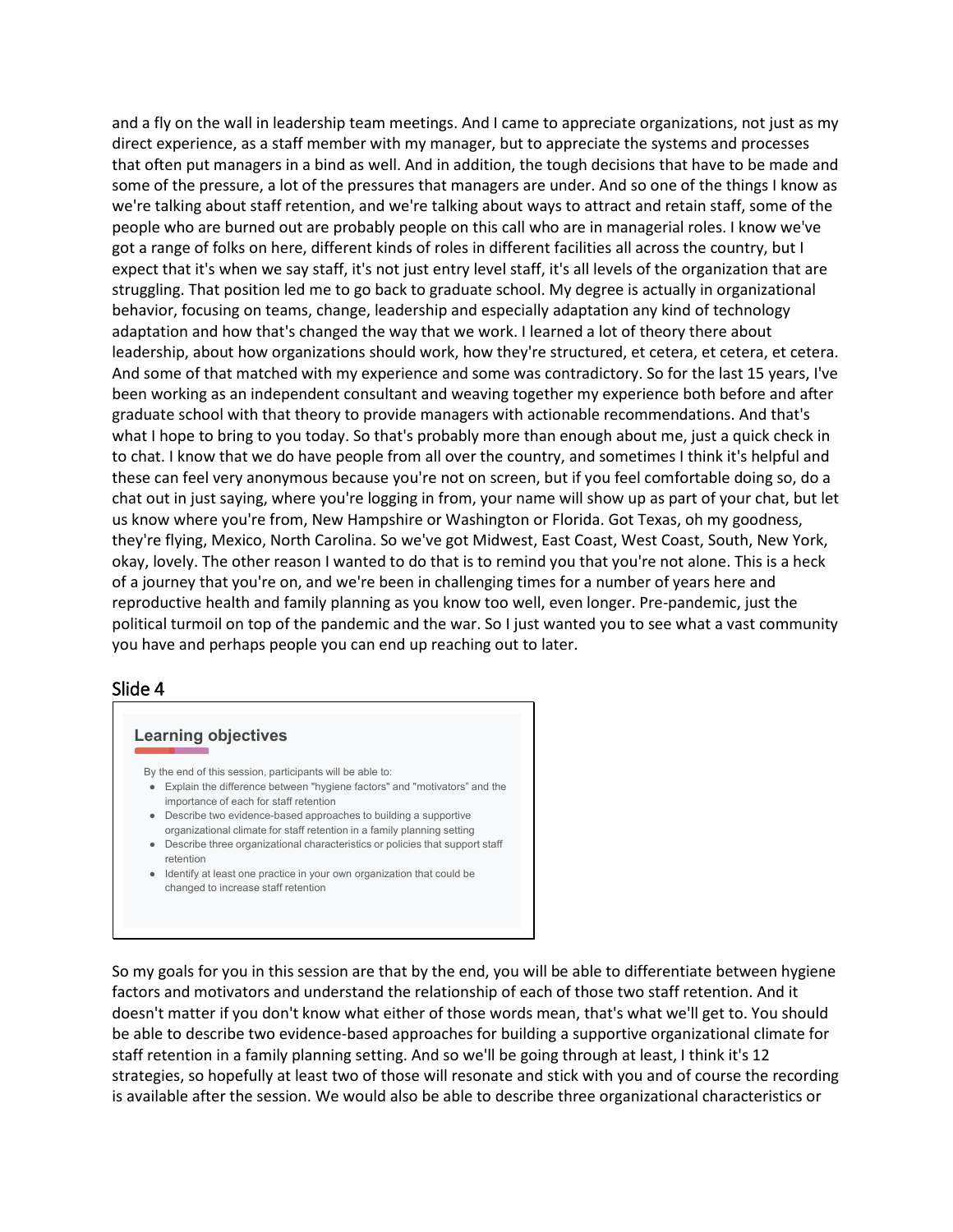policies that support staff retention. We won't be talking about policies explicitly, we'll be talking about strategies, but some of those are policy type issues. And that identify at least one practice in your own organization that could be changed to increase staff retention. The time that we all spend here together in this webinar today, isn't useful, unless you leave here with something, you can start tomorrow or next week, or next month. So my goal is, and we'll allow time for that, for you to pause and really think about how does this apply to my organization and what can I do, most importantly, what can I do?



# Slide 5

So, you've had to have been under a rock not to have heard about the Great Resignation, the Great Attrition, they've been calling it all sorts of things, but as we'll see shortly from the numbers, and as you have been living, reproductive health and family planning clinics, have been dealing, well, healthcare in general has been dealing with nursing shortages, but reproductive health and family planning clinics have had an even greater challenge. So for you guys I'm calling it the Greater Attrition. And what we're going to be talking about, just to give you a verbal agenda, we'll start with some of the stats about people leaving and why they're leaving, then we'll shift our focus to look at why do people stay. So we need sort of both of those pieces of the puzzle to understand what's going on. And then I'll introduce the motivator hygiene theory so those two words will start to make sense, and that will provide the framework and the foundation from which we will then talk about strategies.

# Slide 6



So let's start with just to peak the numbers. Across all industries, more than half of the organizations and this is US, and all US numbers at this point, more than half the people in organizations in the United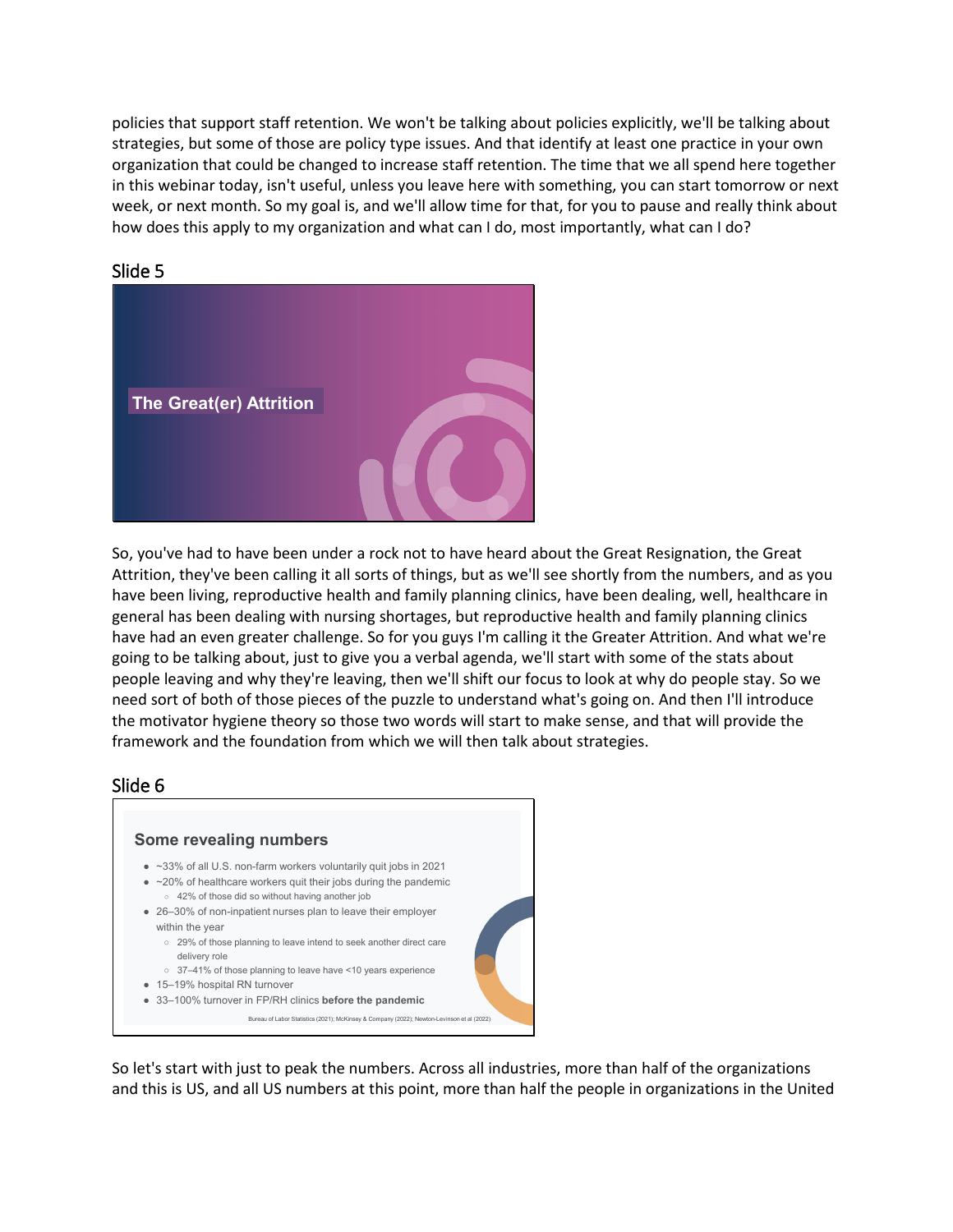States, I'm sorry, half the organizations in the United States experience higher than normal or normal for them attrition, voluntary attrition. 33% of all US non-farm workers, which is one of the ways the Department of Labor group statistics, voluntarily quit their jobs in 2021. About 20% of healthcare workers, and again, the Bureau of Labor Statistics makes that, that's kind of a big category, quit their jobs during the pandemic. 42% of those did so without having another job. And this is one of the patterns that's been unprecedented in this particular Great Resignation. 26 to 30% of non-inpatient nurses, so that would be doctor's offices, clinics like yourselves, public health, various ambulatory settings plan to leave their employer within one year and 29% of those planning to leave, I should start with only 29% of those planning to leave intend to seek another direct care role. I think what's important about that, is that means then 71% are planning to leave direct care, and of those planning to leave, less than, I'm sorry, 37 to 41% have less than 10 years of experience. So, we see a couple things, we see this exodus from direct care roles, and then we see this younger cohort of nurses, a large chunk of that, we already at short to begin with and then we lose a large chunk of that. So today we're going to be talking about strategies, specifically within your clinic, but I hope that thinking about these numbers too, as you go into your professional associations and talk with your peers about larger, more systemic solutions for longer term. There was 15 to 19% hospital RN turnover. And I wanted to share the reason for the ranges is these statistics, they're moving so quickly, different people, different organizations, McKinsey, the Bureau of Labor Statistics, they all grouped, the MGMA, the Medical Group Management Association, all these organizations sort of group folks a little bit differently. So, there's little bit of ranges in here, it's a little bit fuzzy. What's key, of course and this is where you guys come in, is that prior to the pandemic, there was 33 to 100% turnover in family planning and reproductive health clinics. So this is not a new battle for you, but hopefully we'll shed some new light on things you can do.

# Slide 7

**Poll:** What was *your* 2021 turnover rate?

So, those are statistics, it's taken from large swaths of people across the nation, but let's take a look at what your personal experience has been. And so Nancy, if you want to launch our first poll here, what was your 2021 turnover rate? Let's see, five folks up here, well, and then six. 75% or greater, 17 folks in the greater than 50%. So appreciate you guys are hurting, greater than 25% is challenging enough, but I think those of you who have the less than 10%, and it that's exciting to see, that less than 10% and then greater than 10, but less than 25, those of you may want to put your email in the chat, because my guess is that there are people on the upper end of the scale that would love to know what your secret is. So, thank you.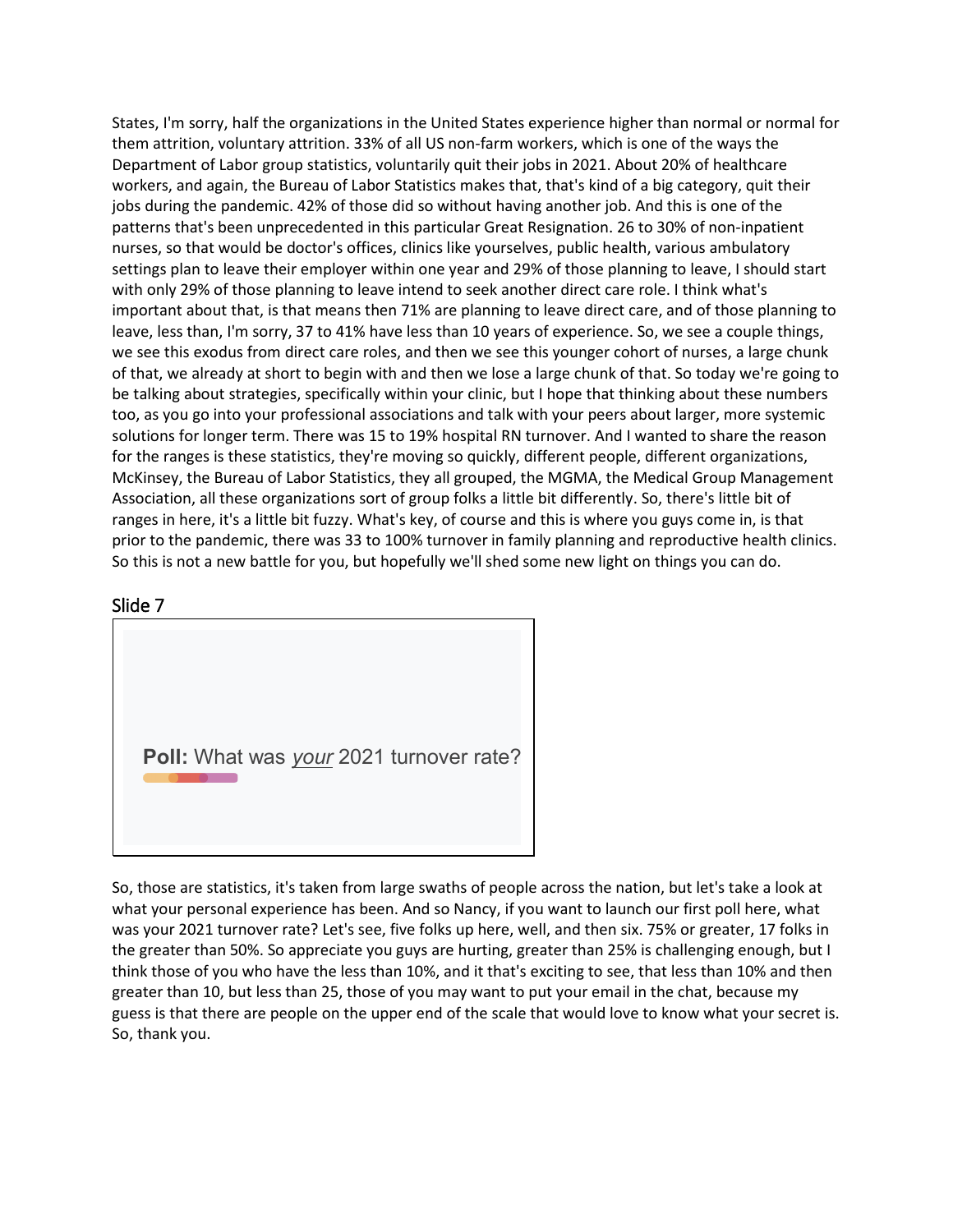

So what are some of the reasons for leaving? And again, we'll get back to your staff shortly, across industries, and again, this is big scale, and then we'll come down to physician offices and then to family planning clinics, 54% do not feel valued by their organization or manager and these are statistics from McKinsey, one of the large consulting firms. 51% did not feel a sense of belonging at work. And 31% left to start a new business. McKinsey called that a record, but because we didn't know at what point they had started collecting, we took that part off the slide, but it is a significant increase, compared to any previous years. I don't know anybody on screen has a side hustle that you're thinking about, but that's been an unexpected shift. When we go to nurses and staffing offices, oh, back to McKinsey state, one of the things that gets said, like in headlines, based on studies from McKinsey and Deloitte and companies like that, is that, it's not about money, people are coming because they don't feel valued, because of all these other reasons. When we look at the information out of the Medical Group Management Association, we see that 59% leave for better pay and benefits. And hopefully that will make a little more sense when we get into the motivator hygiene factors. But I think part of that is if they leave one medical practice to go to another medical practice, so it's the same work, kind of apples to apples comparison, if someone's going to pay you more to do the same work, then pay is certainly a driver. I think some other folks there may have been equal pay and the characteristics of the organization for the other driver. 21% reported burnout, probably not a surprise to any of you, 13%, this other category included all sorts of things, childcare, elder care. Oh, I forget, but it was sort of a catch all, it wasn't very defined and then 7% retiring.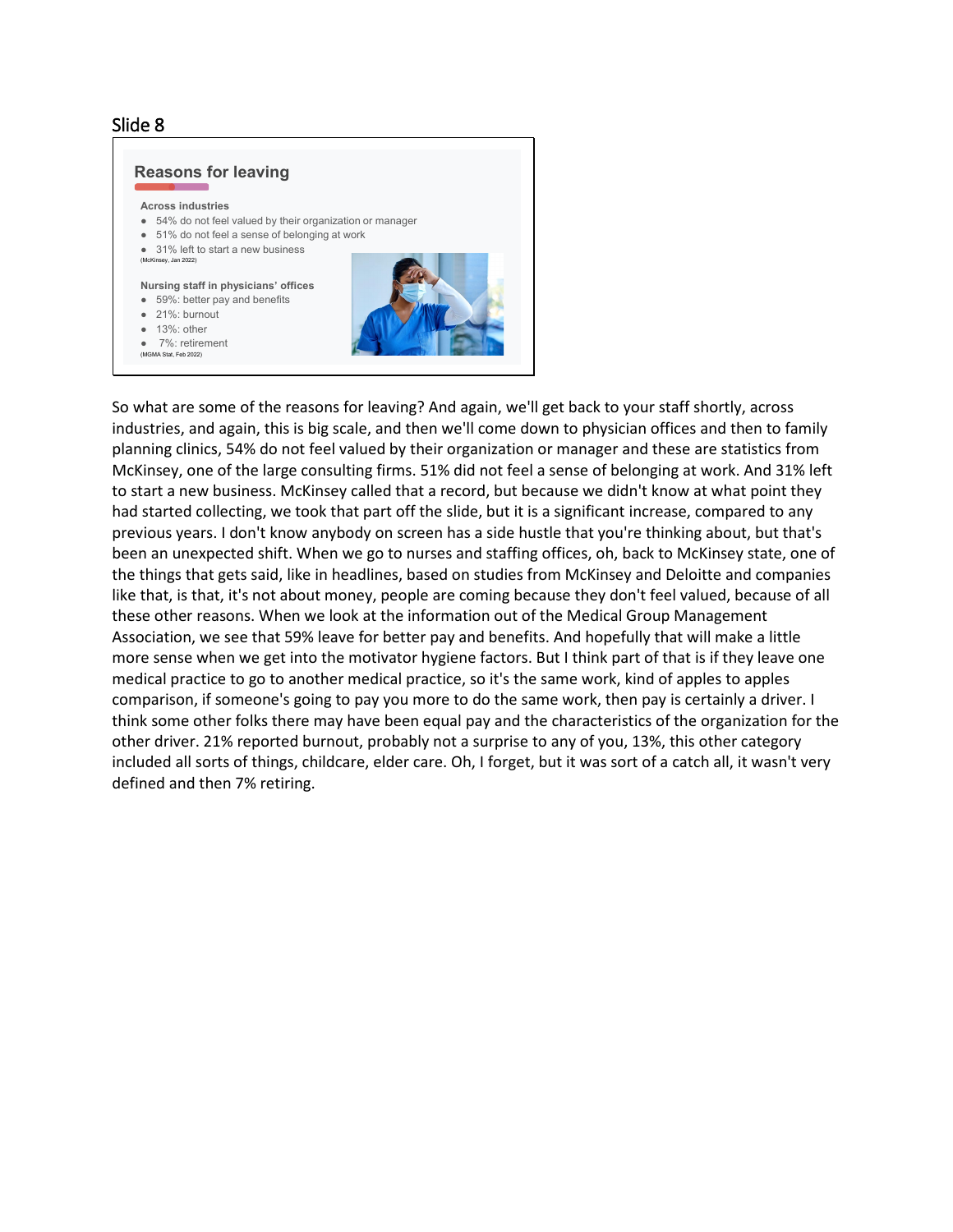

So in addition to the statistics we talked about earlier, where we have 71% who are leaving, are leaving direct care. We have a younger cohort, we're losing lots of them. And then we have the older nurses that are retiring. So, there are lots of forces at play here contributing to the situation we're experiencing. And I think it's important, we're going to talk about strategy, in your organization, but I think it's important to know that there are many forces well beyond your control, that it's not your fault. So then we come to nurses working in public health, reproductive and family planning. And it's probably not a surprise to you that there aren't a lot of studies that are very specific about this. Planned Parenthood has some of their own statistics about turnover that they've seen in their own clinics, the government has their statistics, et cetera, but we don't have like an overall picture. I did find there's an article on a family planning that was sort of an outreach community health approach, then on reproductive health clinics and another home healthcare nurses. So from those, synthesizing those, we see that reasons people leave include burnout or fatigue. Again, not a surprise, and particularly the reasons given for the burnout were inadequate staffing, heavy caseload, complex, or difficult clients. And when people come to us for help, they're not at the peak of what's going on in their life, often they're there because they have concerns. Long hours, which are often due to the short staffing, lack of recognition, some of the other things low pay, retirement, family health needs, not a surprise. The thing that was different about this particular group, and I think will be important as we think about strategies is the stigma associated with family planning, and abortion clinic work, even any kind of reproductive health work. And so even those who worked at facilities where abortion services weren't provided, there was a negative association and some workers reported their children being harassed at school, it was in a relatively small community and people knew that their parent worked at a reproductive health center. And so, if that's something that any of you have experienced that's something you might talk about later, if it happens or if you know that you've experienced that in your clinic, in your community. So you might have a need to focus your efforts in a little different area.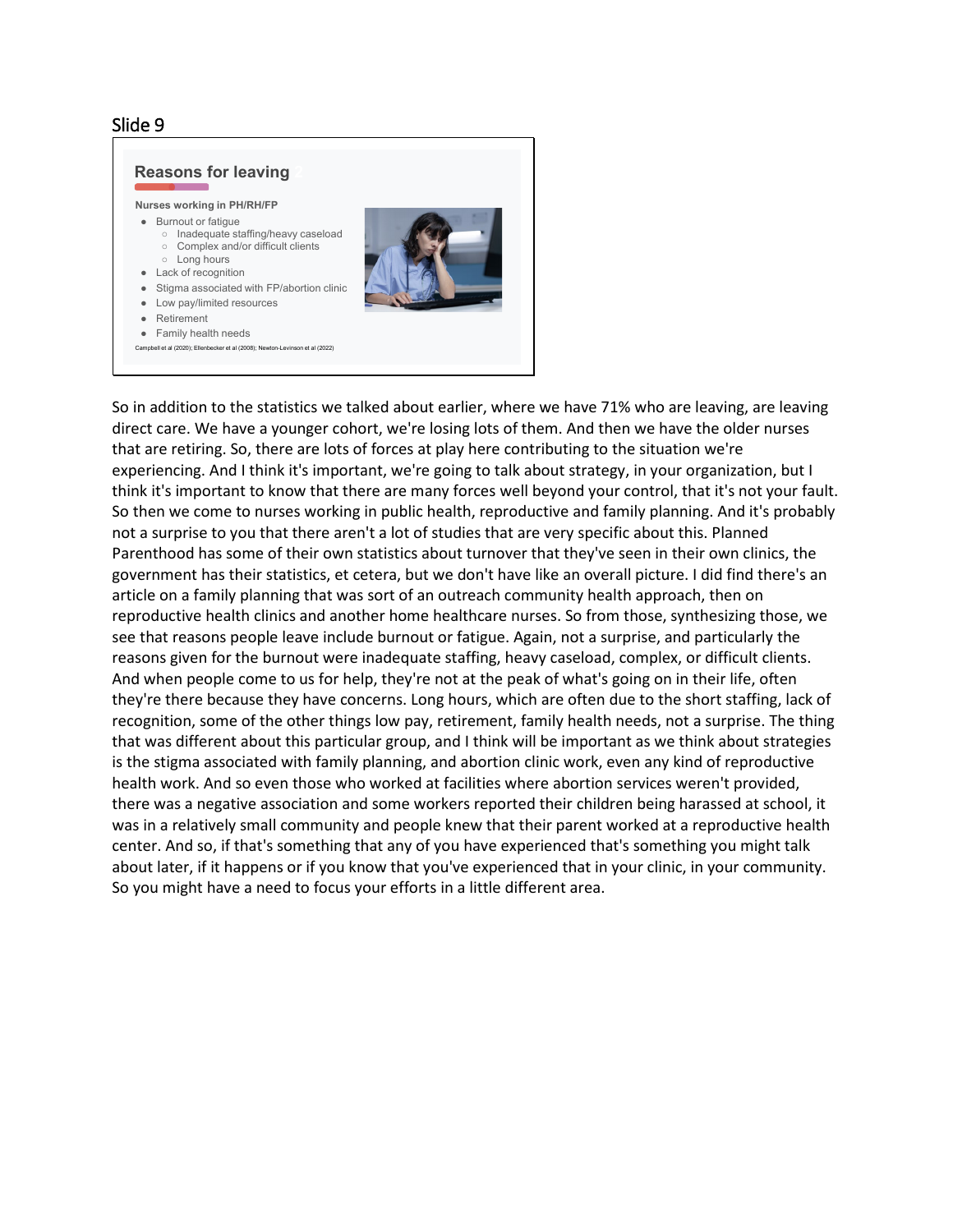

So again, those are the statistics about why other people leave. Why did your own colleagues leave? We've got another poll and I just realized that I didn't create an other, excuse me, other column. And you can choose as many as apply here. Not surprising, burnout, fatigue, staffing, which we'll talk about the vicious cycle. We can get in with, get the burnout, fatigue, people leave, then that means heavier workload for the people who are behind and the low pay associated with that. Lots of other reasons as well. Yeah, interesting distribution, not surprising. If you were surprised by anything, please put it in the chat. Let's see. Let me find my error, sometimes the cursor, move the cursor.

### Slide 11



There we go, so as mentioned vicious cycle, that again, it's going to be so familiar to you and I hate to be preaching to the choir about some things that you already know, but sometimes I find it helpful to get it out of your head and out where you can visualize it and maybe talk about it differently with your colleagues. So you start the known quantity, it's often stressful work conditions. Maybe not everybody on the call and maybe, if you don't have stressful work conditions, we want to hear from you about what makes it unstressful. But if you do start with stressful work conditions, inadequate staffing, heavy workload, long hours, low pay, so the things that you mentioned, I've added the community stigma, they mentioned that. Then what that means is in the stressful work environment is many managers, probably people on this call are having to be involved in the delivery of clinical care or so busy trying recruit and hire and onboard new people that that leaves limited time and resources for recognition, resources to add to pay, providing any opportunities for growth, which then further adds to job dissatisfaction, which leads to turnover. The puzzle that we know, and then turnover decrease morale add to the stress. When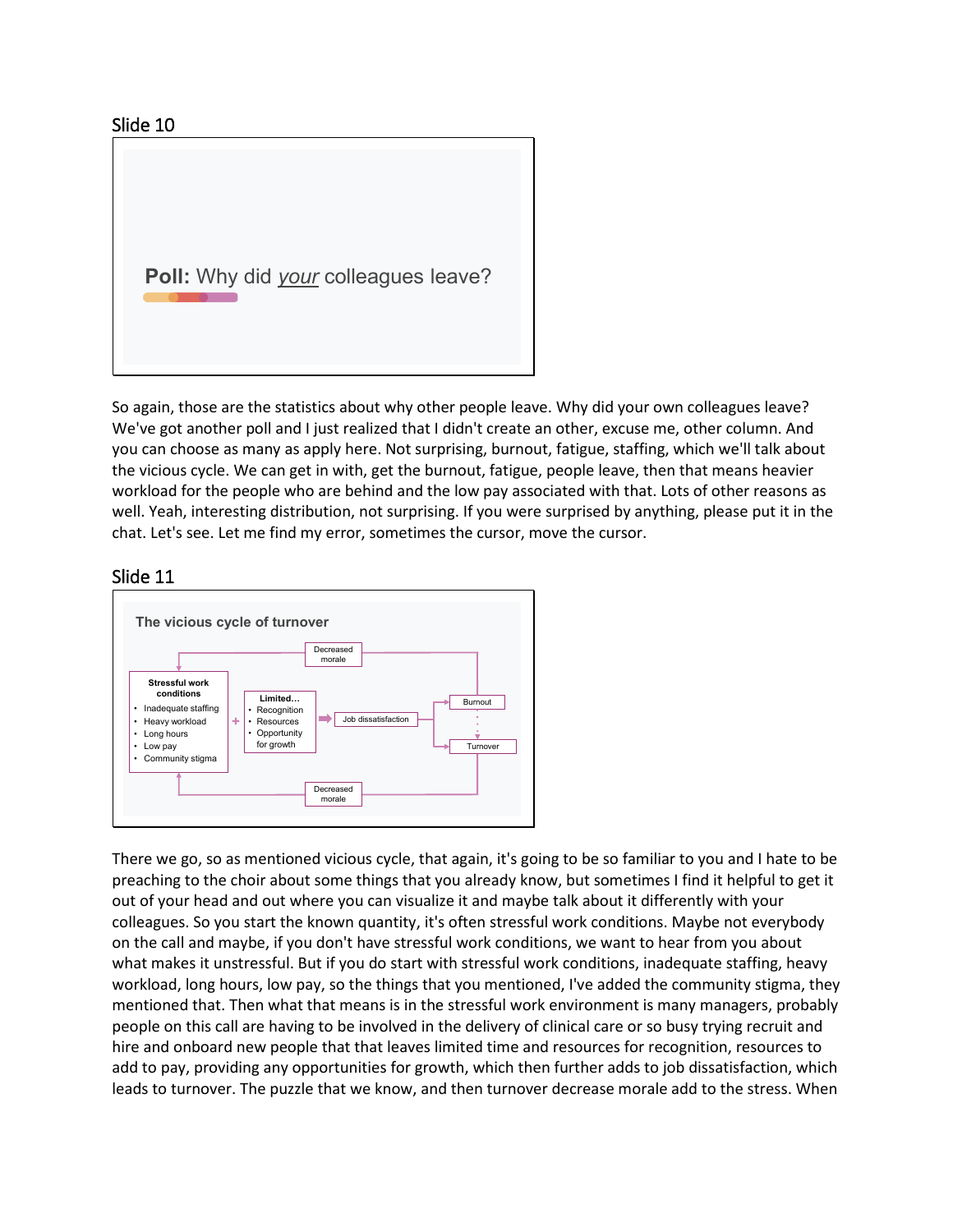we talk about burnout, the job dissatisfaction, you stay in the job, you get burned out, burnout may lead to turnover, but sometimes the worst thing is when people who are burned out stay and then that further erodes morale.

### Slide 12



So what would happen? Let me go back sort of preview this already. But so, we focused a lot on why people leave and lots of the information that's been out there in the news, making headlines, all the reasons people leave, there are laundry list of reasons people leave. And you have probably, if you do exit interviews whether it's formal or informal, but talking with people when they give their notice and you find out why, and why are you taking off? There are lots of reasons for that and sometimes that can feel daunting. Well, I'm thinking it does feel daunting. At least the people that I'm working with, but they're overwhelmed and feeling like they have to chase a lot of directions and that they can never satisfy anyone. So here's what we're going to do. The figure ground shift to the, why do people stay? Because from the percentages at the beginning, a few of you are in that greater than 75%. But even you, if you haven't had 100% on every quarter or every year, then you've got some people who are choosing to stay. So when we look at that, what is it that's already working that can be a magnet for other people that maybe we can build on and amplify, that we can understand why people would want to be at our particular clinic. And some of the things that came up in, again, those other studies, the three studies I can compiled as well as studies across industry are purpose. If the workers' values align with the organization's mission. And I think everyone who, I don't know about everyone, there may be some people it's just like, I just need a job and this is a parking spot, but my guess is that many people who choose to work in reproductive health and family planning, the people I've met that I've acted with the local Planned Parenthood chapter. And the people there I know are really dedicated to their mission and give a lot outside work hours to the cause as well. So there's that alignment and then impact, right? So they perceive that their work makes a difference. If you've ever exercised or dieted and nothing changed, it's easy to get discouraged. So it's the same thing with our work that if we feel like we were putting on in all this effort, go home exhausted, but it doesn't make a difference, we don't feel like we're moving the needle in any way at all, it's hard to keep putting in that sort of effort. And often we are making an impact that may be difficult to see. So that's an important thing to sort of tuck away. Autonomy, some of the reasons that people came into, particularly like nurse practitioners and nurses seeing that it was like a nurse-led clinic, for instance, saw the opportunity to be innovative in a flexible environment, as well as working with the full scope of their nursing licensure. They thought that they could bring their full self to this, and really sort of the specialness of that made them a nurse that maybe they could get out of checkbox, checklist, where everything was dictated to them. And then finally, recognition, receiving positive feedback from both clients and supervisors. Although I think the feedback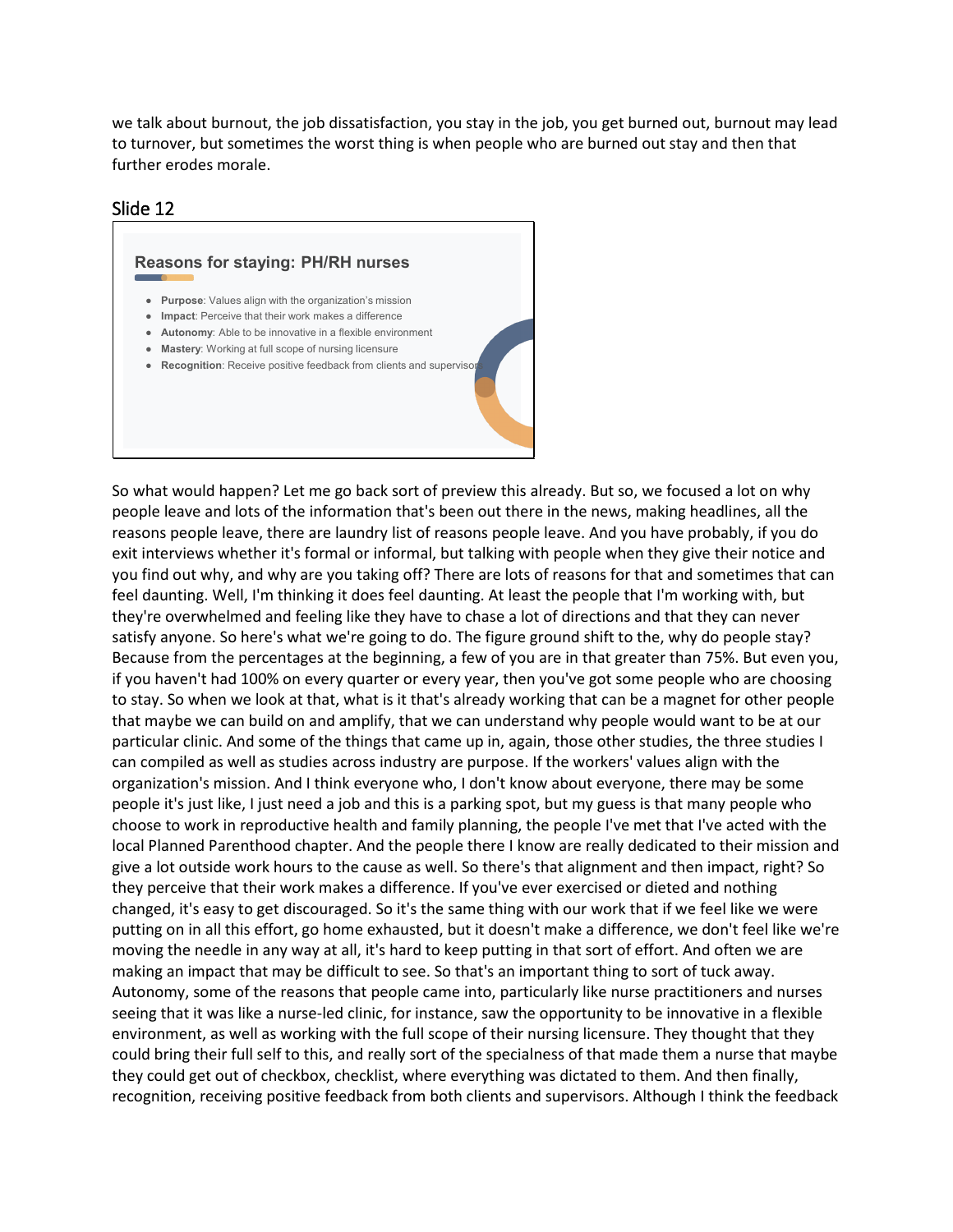from clients is particularly personally rewarding, intrinsically rewarding and feedback from supervisors is this sense of like, okay, I'm seeing at the organization I'm valued.

## Slide 13



So we're not going to do a poll for this, it's the same idea, there are reasons that other people do things, but in terms of developing your own strategies for your own organization, it's important that you know what's going on with your people. So, you know, make a list of one to three, some of you have huge clinics and some of you're very small, so whatever makes sense to you, one to three to five people who've been with your organization the longest. And then next to each person's name, why you think they stay, this is something you can check later, but you want to ask. So let's see, Monique was sowing in the chat. I just want to share for our organization, COVID has a lot to do with the high turnover of staff, 'cause they also had to provide COVID services. Yes, anecdotal, staff was dealing with people who came in for COVID test, vaccination can be disheartening as they were very rude and we try to run over staff, so physical safety. Oh my goodness, and that physical safety has been an issue pre-COVID and COVID just amplified it. Thank you, Monica, for adding that. So hopefully you've got at least a couple names or at least your brains, you're thinking on that, put a star by that, in your notes if it's something that you need to come back to, we'll be using that as we go forward.

### Slide 14



So we've talked about why people leave and then why your people leave. We've talked about why people stay and why your people stay and now we're going to get into the theory of what is it that contributes to job satisfaction and engagement versus burnout, which then leads to turn over, burnout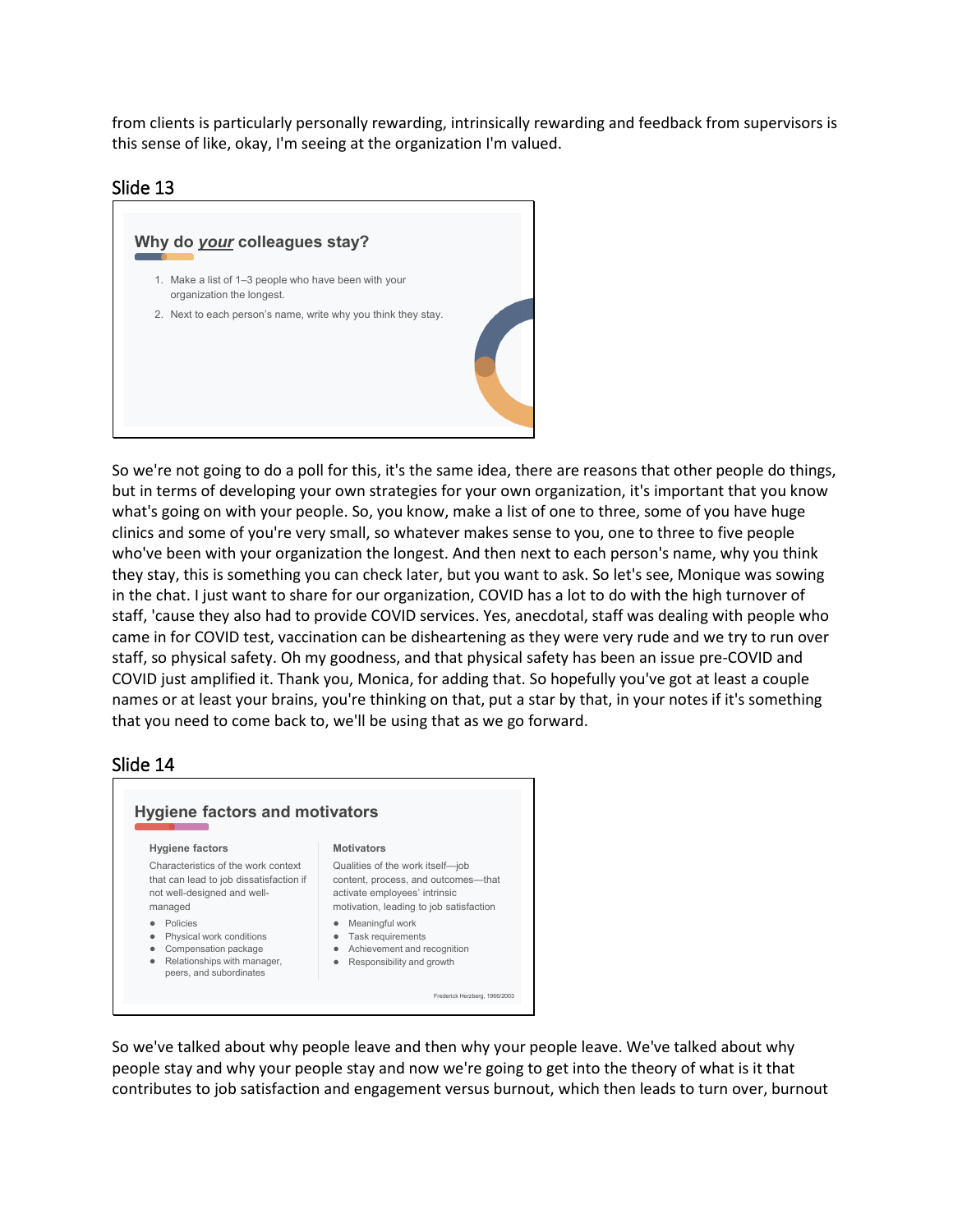and feeling unvalued leads to turnover. So first I want to direct your attention to the left side of the screen and these are the hygiene factors. And this came from Frederick Herzberg first discovered this, he was curious about, employees would complain, they weren't satisfied, or the employer may have done a staff satisfaction survey and discovered they were dissatisfied with A, B and C. Then the organization might fix A, B and C and the satisfaction wouldn't go up. And so it was very frustrating, it would come of level out, they weren't more engaged. Even though this study was done in the '60's, it's been replicated since then, many, many times and across many different contexts, including nurses, engineers, construction, white collar, blue collar, pink collar, the whole gamut of folks and the same pattern comes up over and over again. And the first is that the hygiene factors, it's these characteristics of the work context that can lead to job dissatisfaction if they're not well designed and well managed. So it's considered think of it as like sort of the cost of doing business. These might be policies that you have, the physical work condition, the facility, the amount of resources, physically if you have supplies, for instance, the compensation package, relationships with the manager, peers, and subordinates. And all taken together, you might think of that as culture. Academics would debate, it's not the exact definition of culture, but certainly it reflects the culture and impacts the culture and whether people feel supported, connected, et cetera. So these hygiene factors, that cost of doing business idea is these are things that sort of need to be in place. If you're going to compete in the talent market for other folks, it's like they're basic organizational characteristics that they expect to be there and if they're not, they're going to be unhappy. But having them there, they're going to be like, oh, okay, yeah, I've got a roof over my head, we've got running water, the kind of thing that we often take for granted. So then we get to motivation. So how do we get to be magnetic to our staff? And that once they're there, they would want to stay and you feel valued, feel connected, feel energized by the work. And that's the qualities of the work itself, the job content, the process, the outcomes, that activate their intrinsic motivation, that they see, that's that bit of being connected to the mission, to some sort of higher purpose that resonates for them, that they see is consistent with the organization and the opportunity for growth. We're living beings, so the people who go into nursing often are infinitely curious, we like people, we've gone to school, we may have gotten an advanced degree or gone back for additional certifications. So that opportunity to keep growing, if people feel like they're not stagnating, that is an attractor. So those are the things that lead to satisfaction, right? Those are sort of the bonus, the cherry on top.

### Slide 15



So now we have that as the theory, that's the framework, so hygiene factors, cost of doing business can certainly contribute to dissatisfaction, decrease morale, motivators contribute to satisfaction and can increase morale. So now this is taking the previous slides, the reasons for leaving and the reasons for staying, I've shrunk the statements a little bit so that they fit on the slide. But we see here that many of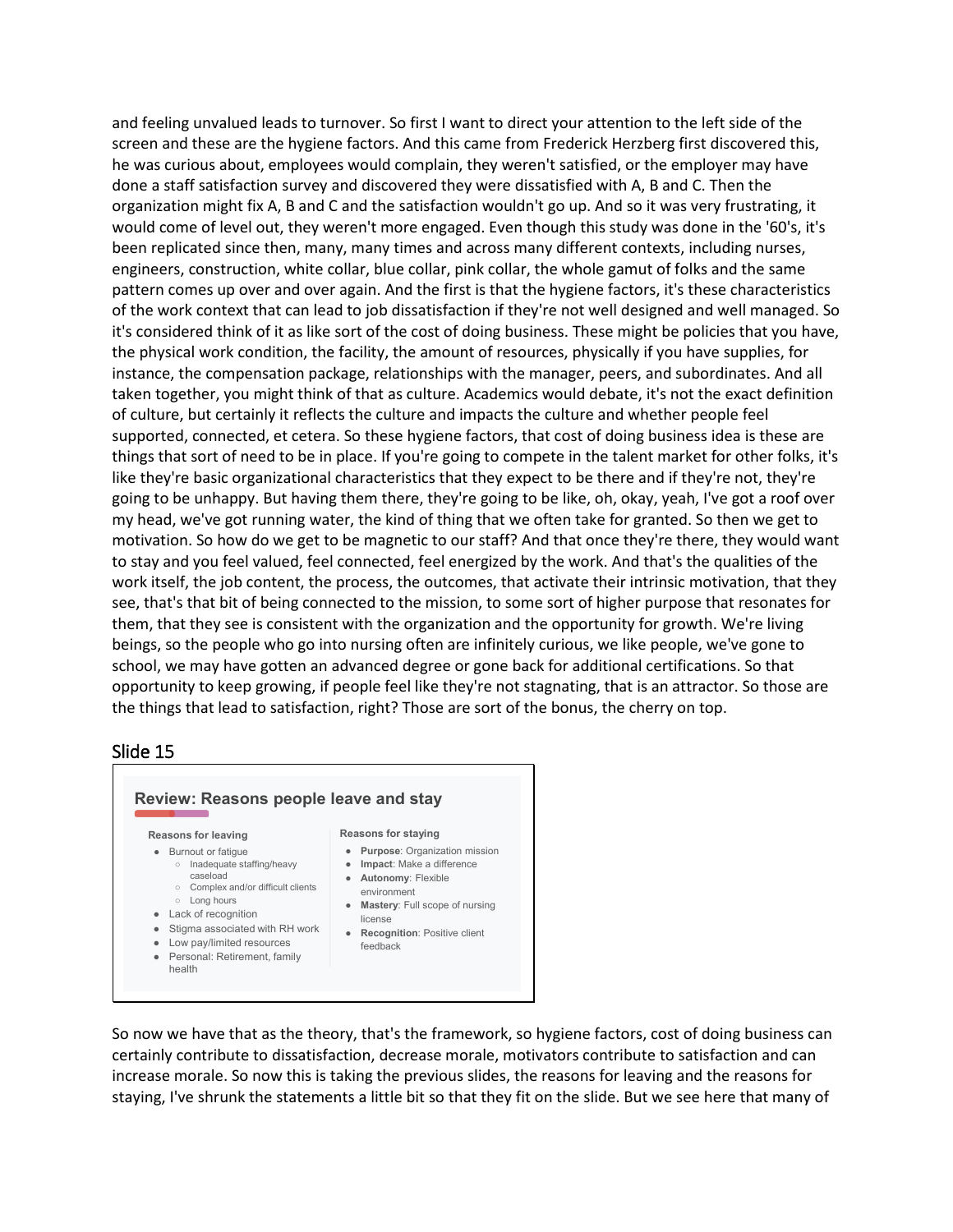the reasons for leaving, we have fatigue, recognition, stigma, that those are work conditions and the reasons for staying your purpose, impact, autonomy, mastery, recognition, are much more, the things that tap our internal sense of worth our internal excitement, our internal energy. And recognition, I would put it, I could see it maybe going on both sides of this equation. The tricky thing back with nurses, again, the way the headlines say, "Pay doesn't matter" and then we see a doctor's offices, people fleeing because of inadequate pay.



# Slide 16

We see here that the nurses, each of these factors, this is from another McKinsey study that was specific to nurses, and again, skewed toward hospital nurses just because that's the data that we have, but, unmanageable workload, work-life balance, having caring teammates, doing meaningful work, feeling engaged by the work and sense of belonging. The different categories that were reasons, that were factors that made them most likely leave or most likely to stay. And the dark bars, the vertical dark bars are the nurses who are most likely to leave. And the bright blue bars are the nurses likely to stay. And what we see is a difference in importance, to the nurses who are likely to leave, the unmanageable workload, work-life balance, lack of caring teammates. But we see as we go across to the right, that, that trickles down sort of the relational component of the work. Whereas as we go to the right for the nurses planning to stay, those relational components are much more important.

# Slide 17



And so one of the things I will be encouraging you to think about as you think about your strategies is to figure out, why do people want to, the people who stay, why are they staying where you are and how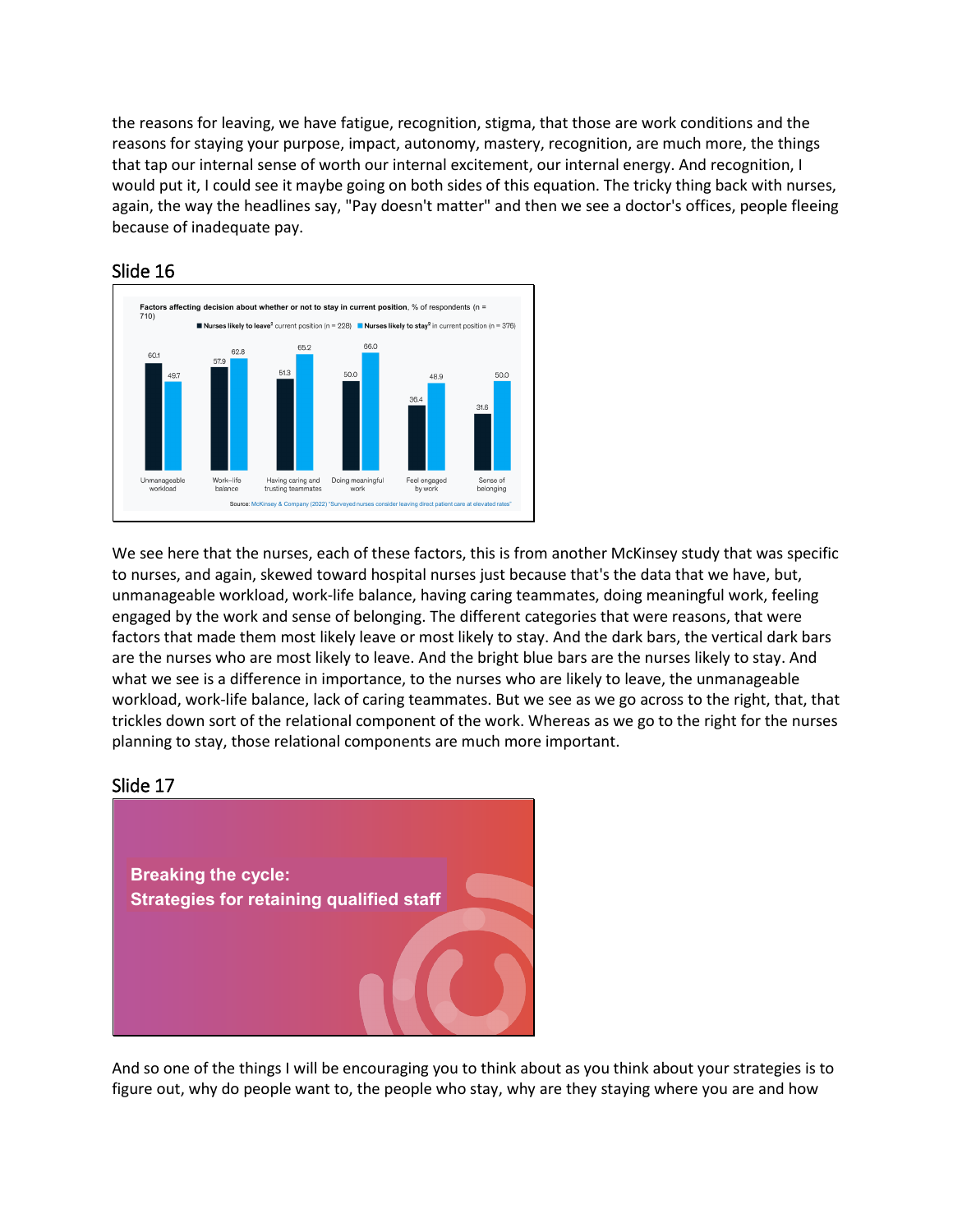can you build on that and attract more people who want those kinds of things and how can you continue to amplify those aspects of the organization? Because we're going to have sort of this different, where is if you keep chasing the people, you don't want people to leave, but if it's people who would stay and be unhappy, that's not meeting their needs, that's not going to work either. This particular study didn't have finer grain analysis. I don't know if what we're seeing here with the nurses likely to leave, I don't know if what we're seeing is just that they're already burned out and that's why workload to work-life balance, they're giving it higher weight, higher score, and they've sort of given up right on the relational, or there's been enough turnover that they don't care. So that's the degree of detail that we really don't have for these data, but I do think it's important to paint the picture that, what can we control, and who are the people that we're trying to target with our efforts? So we've talked about the vicious cycle, we've talked about reasons that people leave, reasons people stay and then this motivator hygiene theory, hygiene factor theory. Let's talk about how to start breaking that cycle and get into the strategies, which is probably the reason that you're here, is like, is there anything I can do?

### Slide 18



I'm going to be talking about four categories of retention strategies, connect, support, develop, and engage. And so, the connect strategies are all about promoting a sense of connection and belonging, that's between teammates, between the staff members in the organization and/or their immediate supervisors. And the support has to do with addressing the emotional toll of reproductive health work. And both of these really fall in the hygiene factor category and have intentionally put the hygiene factors first, because again, if those aren't in place, it's really difficult to attract, it leads to increased dissatisfaction and makes it difficult to attract new talent and to retain talent. Then if you have a core of people, so again, you might have different strategies for different groups of people, it's not a one size fits all, focus then on the motivators that helps continue to build the energy, starts the virtuous cycle. And these are developed strategies, provide opportunities for professional development and networking and we'll have some ideas about that and then engage strategies. So involving the staff in, if you're going to make changes in the job or in care delivery, rather than feeling all that responsibility and burden to figure it out yourself, including them in that contributes to both the participation, but also feeling value.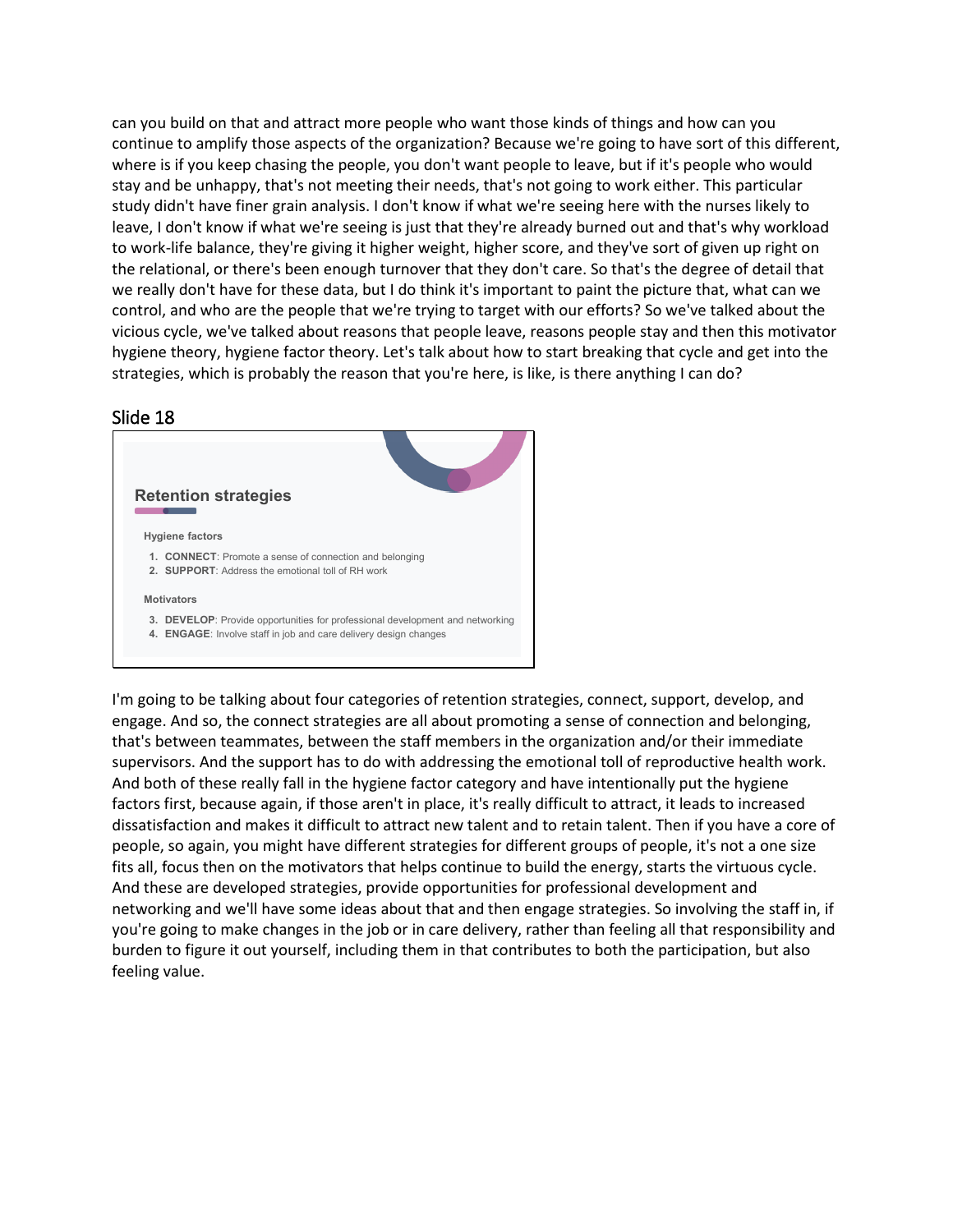

So let's get into more detail. So the connect strategies, building those connections between peers, between staff members and their manager and the organization, we've got three different levels and we'll have this on each category. Sort of things you could start immediately, something could start, I say, 30 days, but be sort of 30 to 60, and then something that's a little longer term, takes longer to set up, 180 days, roughly six months. But everything always takes longer than we think, but just think of this as like short term, medium term and long term. So within the next seven to 14 days, one of the ways that you can help build connections is to conduct a one-on-one stay or appreciative interview with each staff member. What is an interview mean? And that's this focus on why people stay, and it comes out of appreciative inquiry. If any of you have any org behavior sort of background or have learned about that, which is a methodology that came out of the Business School at Case Western, and imagine a picture, every context is like, there's a whole picture, but when we have problems, those tend to get our attention, we tend to focus on the problems. And sometimes when we're doing that, we miss the rest of the picture, that's going well and it could give us some ideas about how to better manage the problem. So this appreciative approach is focused on, okay, what's working, what's going well, reminding us, balancing our attention a little bit between the problems and what's going well. So some of the question what's working well, what's been the high point of your week so far? Sometimes we can forget we've had high points, we're in the middle of the low point, which of your own, or the team's strengths contributed to that positive experience and how might might we make better use of your, or the team's strengths so that you could have more of these high points? So, we draw attention to the fact that some good things are happening and as we analyze problems, but sometimes we don't analyze good experiences. So let's do that and see what we can find out and see if we can create more of those. Again, you won't have them all done, but just starting that process, just start having conversations with people about what's going well. Within the next 30 days, think about conducting, excuse me, conducting a daily check-in, checkout process. A check-in, checkout could actually start tomorrow, it doesn't require any kind of setup, but implementing something like that, if you haven't had these conversations with staff beforehand can feel to staff like just one more thing to do. So what a check-in, checkout is, is it helps with the transition from, okay, everybody comes in, traffic, walking, bus, bicycle, however, they get to work. And kids are at school having to test, they may have left a sick kid at home, they've got an elder parent, we all have stuff that is out there and the check-in is an opportunity to pause, it can be like a Five-minute Round Robin within a small group of people. I'm feeling good, bad, and different today, I'm kind of concerned about that. The thing I need to let go of while I'm to be fully at work today is X and something at work I'm looking forward to is Y and it's just, that's all it is. And then at the end of the day, the same kind of thing, and I know people may leave it different times, so that can be tricky, but if you can do it as a group, at the end of the day it's like, the great thing that happened today is this, something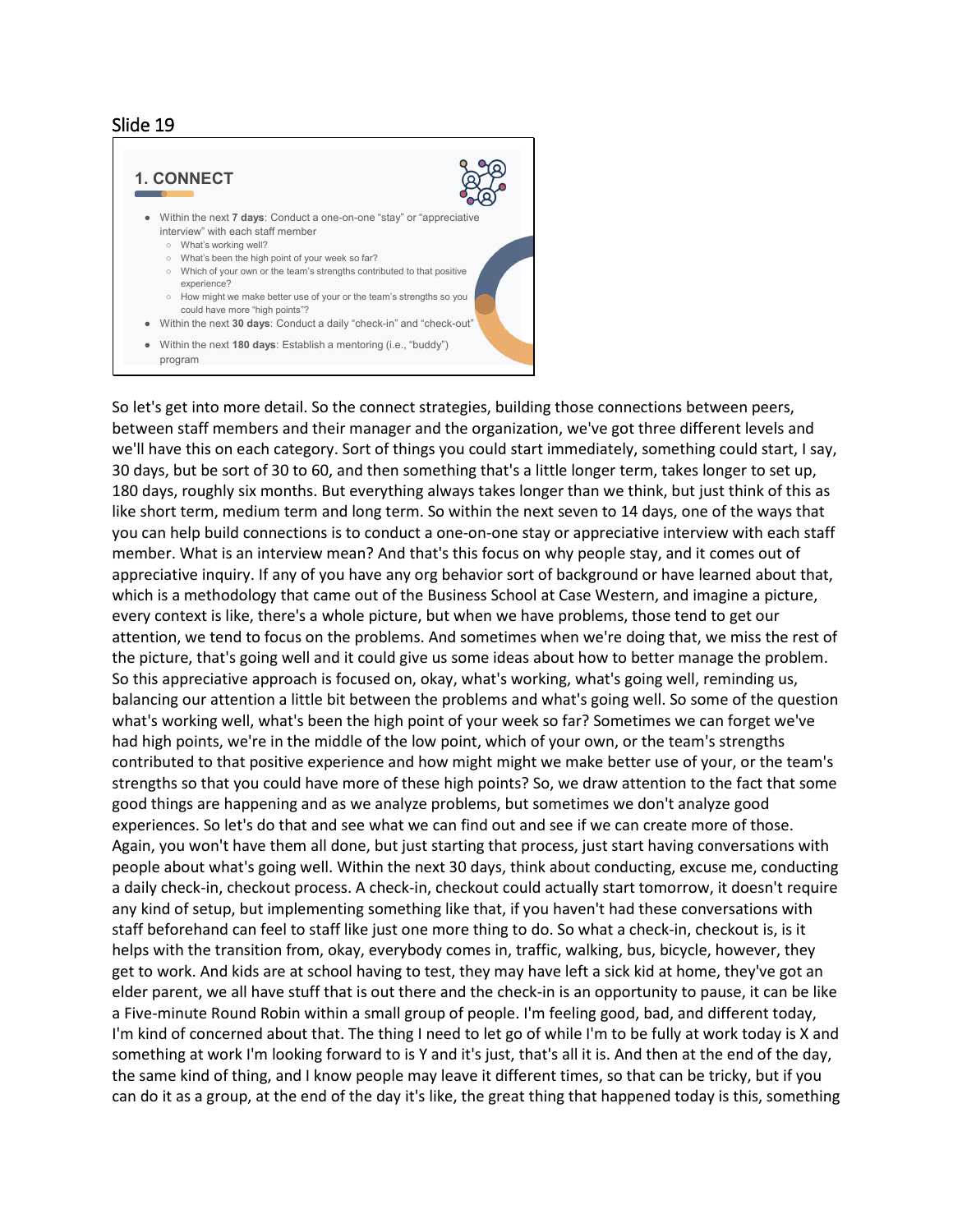that I'm concerned about, that I need to leave here, I don't want to take home with me is Y and something I'm looking forward to at home is this. So you can see how we help people transition in, and then we help them transition out. And that is helpful for mental health, in terms of helping with that boundary a little bit around work and consciously choosing to look forward to something. Within the next 180 days, establishing a mentoring or buddy system, mentoring programs can become very elaborate and sometimes just having a buddy, a designated buddy, here's the person you can go to that can answer your questions, or why don't you guys pair up and make sure you grab a coffee once a month or once a week, or whatever makes sense for your group. So these are just little ways, they're all free, they don't require a lot of set up, a lot of know how, but they make a big difference in terms of people feeling connected.

#### Slide 20



The next category is support. And this is really addressing the mental health toll of any kind of service work and particularly reproductive health and family planning work. And all the strategies we talked about for connect actually contribute to support to mental health, in addition, here are some other ideas. So as soon as you can, seven to 14 days tomorrow, if you can, institute mandatory breaks. I've got 15 minutes times, twice a day here and I know that when you look at that, you may just be laughing. Like, yeah, we're not even eating lunch, I'm lucky if I have time to pee. And so I don't know what you're talking about with this 15-minute, twice a day break. Start with five minutes. Anything that allows the staff member to step out of the flow, not answer the phone, not answer questions, not be accessible, unless there was a fire or gun alert or something. Someone's hemorrhaging, something that is truly an emergency like that, but all of us can usually find five minutes. And that buddies can come in handy there, that it's like you tag out to your buddies, like I'm taking a five-minute break, then the buddy watches, follow up with your clients or tells them she'll be right back or whatever. Placates, whoever needs to be placated while you take the break. And what that allows the person to do, one, if they need to call a doctor or a mechanic or their kid's school, they know they're going to get that break and they can plan to call at a time, versus trying to fit it in and feeling guilty, both about work and about home. It also allows them neurologically to reset their nervous system. Pause, take some deep breaths, apps like Calm. They've got a paid version, I think they also have a free version. I use something called Insight Timer that has lots and lots of different meditation things, some are two minutes, some are five minutes, some are half an hour. So you might suggest or make available something like that. Again, that's free, but that they could do just to calm themselves. If staff are calm, they're going to be calmer with patients. So anxiety is contagious, but calm can also be contagious. Next thing is something fun to do and really frees people up and makes them think differently about their work is rotating roles or doing tasks swap. So all of us have, every job comes with a lot of stuff and there's some things that it's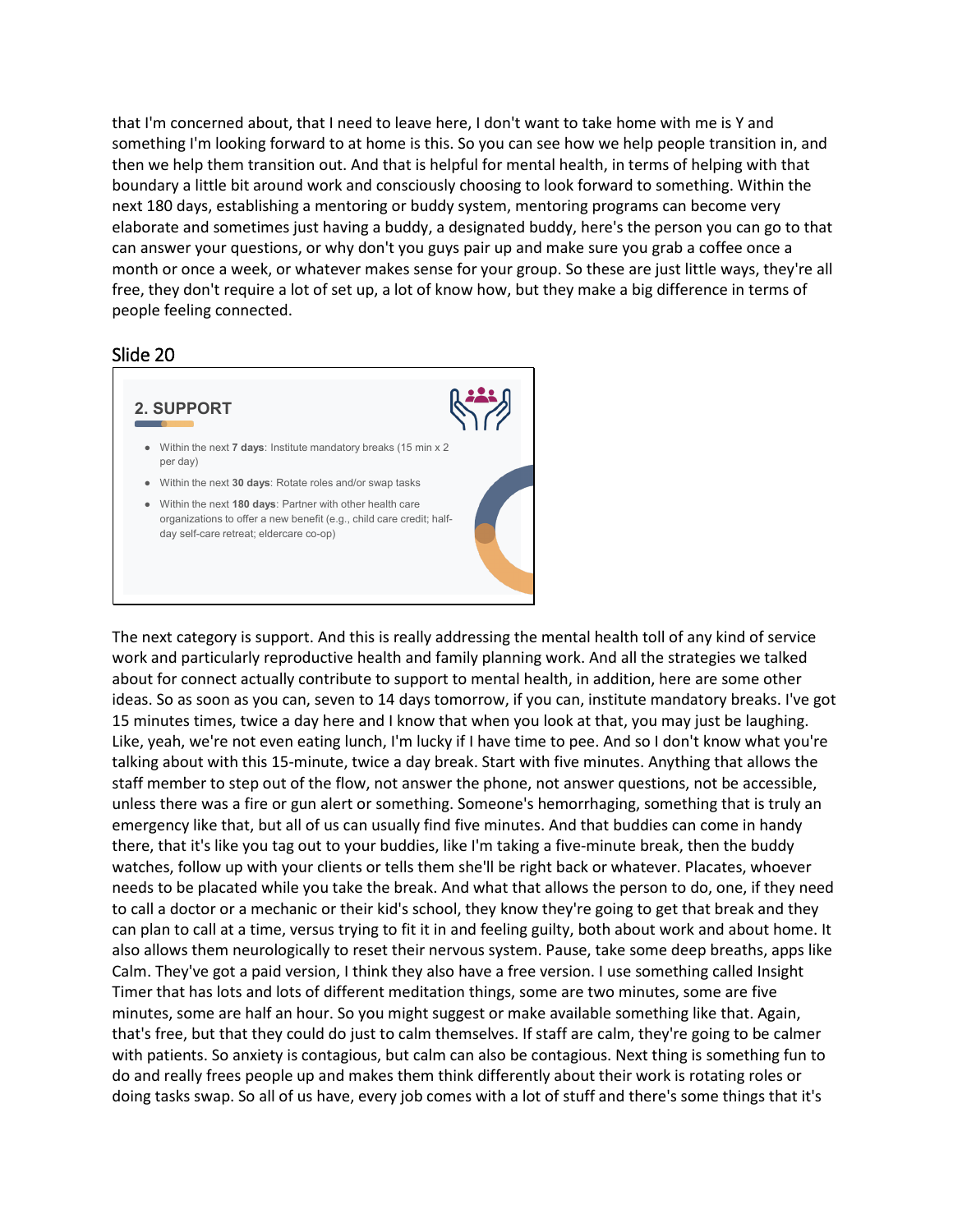required that I do it because my nursing license, let's say I have to do it or a physician has to do it or a nurse practitioner has to do it. There are other things that are just stuff, it just has to be done. And it probably got assigned to that role once upon a time, just because whoever was in that role was free and able to do it and then after the role, turns over a couple of times, it just becomes associated with the role, but it doesn't really require that particular person. And some of those tasks are not well matched with the individual's strengths. So if there's a real detail-oriented task, for someone who is very creative and big picture, they're going to labor through that, it's going to be exhausting. And likewise, someone being asked to like, come up with some sort of strategy thing or a big plan for whatever, when they really like, sorting through the quality data. And so, I don't have a particular list of task, it will be a little different for every clinic and there are different ways you can do this. It can be very low tech where you just have a whiteboard and you draw a line down the middle and on the left is stuff I want to get rid of and stuff I'd like to do more of on the right hand side and have people write on sticky notes the task and their name. And you could do something like that. I've had groups where they just wrote on three by five index cards, each time they did a task, they just wrote down, dumped it in a bucket. And then at the end of the week, we took the bucket and dumped out all the tasks and they put a star on it if it required their license. And so they took their star task back and everything that wasn't starred was sort of up for grabs. We said, "Hey, who wants this?" If nobody wanted it, the person maybe had to keep it, but they also got to say, okay, how can we make this easier? So maybe someone still needs to do tales, someone still needs to do plan, but maybe they can sit together when they do it. So it's less book. And so, I know these sound simple, again, they're free, but any way that we can think of to take, look right out of the equation, there's no law that says you have to sit by yourself alone in a room to do task A. So, if that's a problem, just come up with a different way to do the task. And then finally, and this would be a bigger lift and might involve some money and maybe you don't have the money yourself, but if you partner with other healthcare clinics in the area, providers, every healthcare facility is dealing with this same staff retention issue. And so if there might be a way for each of you to pool little bits of funds together, that you could have enough to do some sort of childcare credit, half-day self-care retreat, elder co-op, you have better imaginations to know what your local resources are than I, but what's most important here is this idea of partnering, not doing it all yourself, recognizing that everyone on this call and everyone who has healthcare service in your community has this challenge and would probably also welcome the opportunity to collaborate with someone and not carry the whole load. So those were hygiene kinds of ideas, just creating a better work overall work experience.

### Slide 21

**3. DEVELOP** ● Within the next **7 days**: Invite a local provider to give a brown bag talk ● Within the next **30 days**: ○ Invite a staff member to be the team's subject matter expert on a relevant topic ○ Encourage professional association participation ○ Work through a free CEU module as a team ● Within the next **180 days**: Send one person to professional development conference

Now we're going to shift to the developed ideas. And again, I know many of you on this call are on just threadbare budgets, or maybe you're in the red half the time and relying on grants and that kind of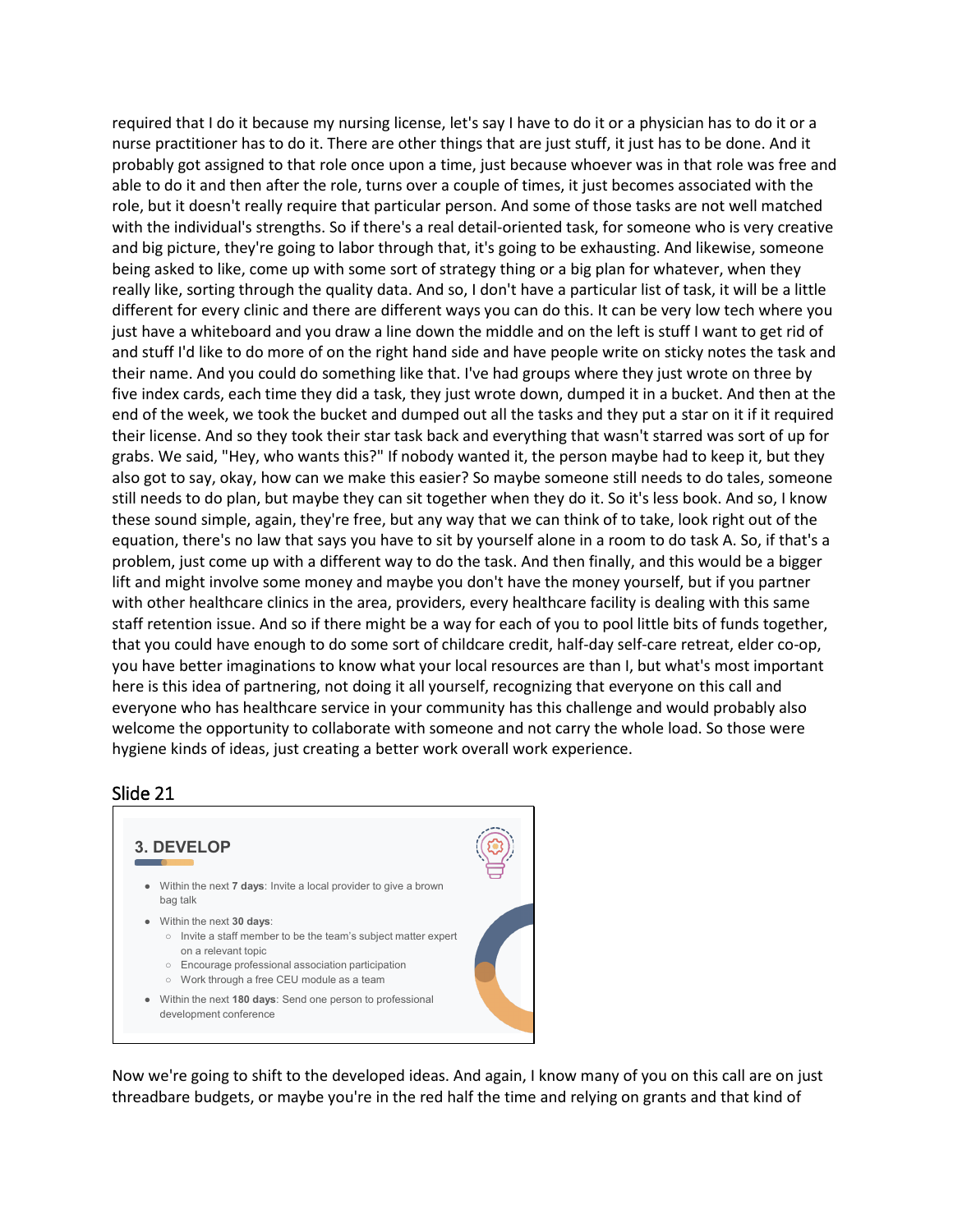thing. So we want to look at low cost, but creative ways that we can still provide our staff with opportunities to grow. So one is to, I'm guessing many of you already do this, but invite a local provider to give a brown bag talk. Yes, it's time for them, but maybe if it's someone that you have a referral relationship with, could connect and maybe a member of your staff could go give their staff, so again, back to partnering or trading. Universities, there's almost always senior level students or doctoral students that they need to be doing training kinds of things and they have all those most up to date knowledge, and they're flattered to be asked to come do that. Within the next 30 days, something you might do within your own staff, really leveraging the talent that you already have is to invite different team members, to be the subject matter expert. Maybe there's the computer subject matter expert, there's the mental health resources subject matter expert. Let's see, the adolescent, maybe some people do better with older women and some people do better with your youngest kids and allow them, it's they self-select, something that is interesting to them that one they'd like to know more about themself, give them whether it's a half an hour every other week or something, wherever you can scooch out time. And chances are it's something they're energized by, and they'd be looking up stuff just when they had a break between things or even at home, they would end up doing some digging and looking for resources, and then they become the go-to person for your clinic, but also maybe they give a local inservice. And so that helps with the building connections and recognition, but also opportunity to grow and to demonstrate their knowledge. And if you can work through another, possibly working through a free CEU unit, many of the nursing journals have a one hour CEU module in them and being able to work through that together as a team. So as long as they're learning and growing, using their minds stretching and having the opportunity to demonstrate that competence. And then finally, and I know that this is probably a stretch, but if you have the pennies somewhere to send one person to a professional development conference of any sort, a nursing association conference, something about lobbying at the state capital. Lots of states, the Governor's Office will have like a women's conference, so being able to get somebody to one of those. And I'm looking at time and realize, I probably need to race a little bit.

#### Slide 22



Finally is engaged. So often, we want our staff to engage, but don't realize that we indirectly, we kind of shoot ourselves in the foot and discourage them from engaging. But this is a quote from one of the studies, the family planning clinics and the Southeastern US that I had cited earlier, some of their stats, it said, "When staff were not actively involved "in relevant decision-making processes, "especially in regard to decisions, "which directly affected their day-to-day work, "frustration built up and ultimately turnover increased." So what are some things you can do to engage your staff? You can begin by just sharing insights from this webinar. Again, I think as a manager, it's easy to take on this load, and feeling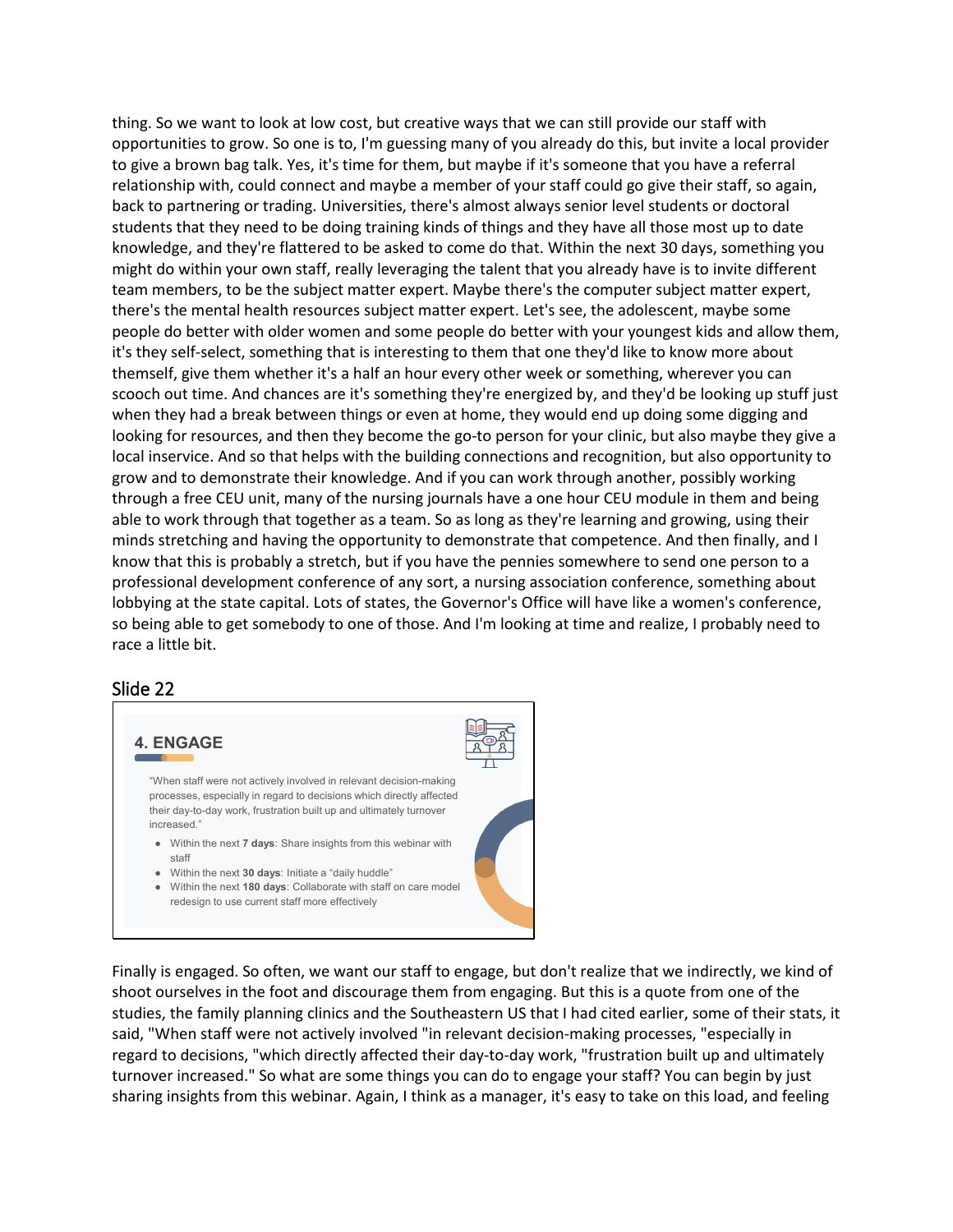like you have to figure it all out on your own, and you need to appear as having all the answers, but you might be surprised, and hopefully some of you are already probably very great at this, but those of you for whom that feels like a stretch, being able to say, "Hey, you know, I attended this webinar. "Some of the things we talked about that interested me "were A, B and C. "We know we have a retention problem, what do you think? "What are your ideas "about what we could be doing differently?" And you might be surprised. A daily huddle is similar to the check-in, checkout, but it's that, or maybe just sort of almost a different word for it, but it can be in the morning, it can be at lunchtime, but it's a chance when, think about the football huddle, or soccer, they don't huddle as much, but that same idea. That we all come together, what's going on, does anybody need help today, what are you looking forward to, anything to celebrate? There's just something about being in physical proximity and I know we're doing so much virtually now, but if there can be physical proximity or even one-to-one or the group coming together on the screen, that just for a moment, for five minutes, that can really set the tone for how the rest of the day goes. And then finally, collaborating with the staff, which is on, if you need to do care model redesign, to deal with less staffing, really engaging them in that process design, it takes some load off you and it engages them.

### Slide 23

#### **Action planning**

- Know your people
- Identify 5 "key" employees
- For each employee, answer the following:
	- Why do they work in your organization?
	- Are they intrinsically or extrinsically motivated? ○ What makes them feel appreciated?
	- What are their strengths? Do their jobs allow them to use their strengths?
- What one action can you take this week to improve the job experience for each of these employees?
- Put the action(s) on your calendar now

So, I promised we'd pause, we won't be able to take a lot of time for this, but I want you to make space in your notes and back to all of our time here and anything I've said is really not a good investment, unless it translates into action for yourself. So identify one key employee, five key employees, whatever makes sense for you and answer these questions for them. Why do they work for you? Why are they in your organization? What brought them there? What do they care about? Are they intrinsically or extrinsically motivated? Do they need more growth or do they need more pay or perks? What makes them feel appreciated? What are their particular, unique strengths and is that job really giving them a chance to use those strengths? There was a nurse that I worked with who was so difficult and the hospital would have town halls and every time Karen raised her hand, her name was Karen, every time Karen raised her hand, you could just see the administrator's faces fall and they just hated, "Oh, what is Karen going to ask us now?" It turns out that Karen was trapped in a role that was much too small for her. And when she got promoted into like the wound care nurse role, where she had a much more autonomy, she was a completely different person. So when we're not able to really blossom and use our strengths, we be can become agitated and hooky. So you just think about an action you can take for that person, again, you might not have answers to all of these now, jot them down, you might be able to come back to it, but whatever the action is, put on your calendar. If it's not on the calendar, or a reminder in your phone, however it is that you keep yourself on track, that's where you want to deal with that.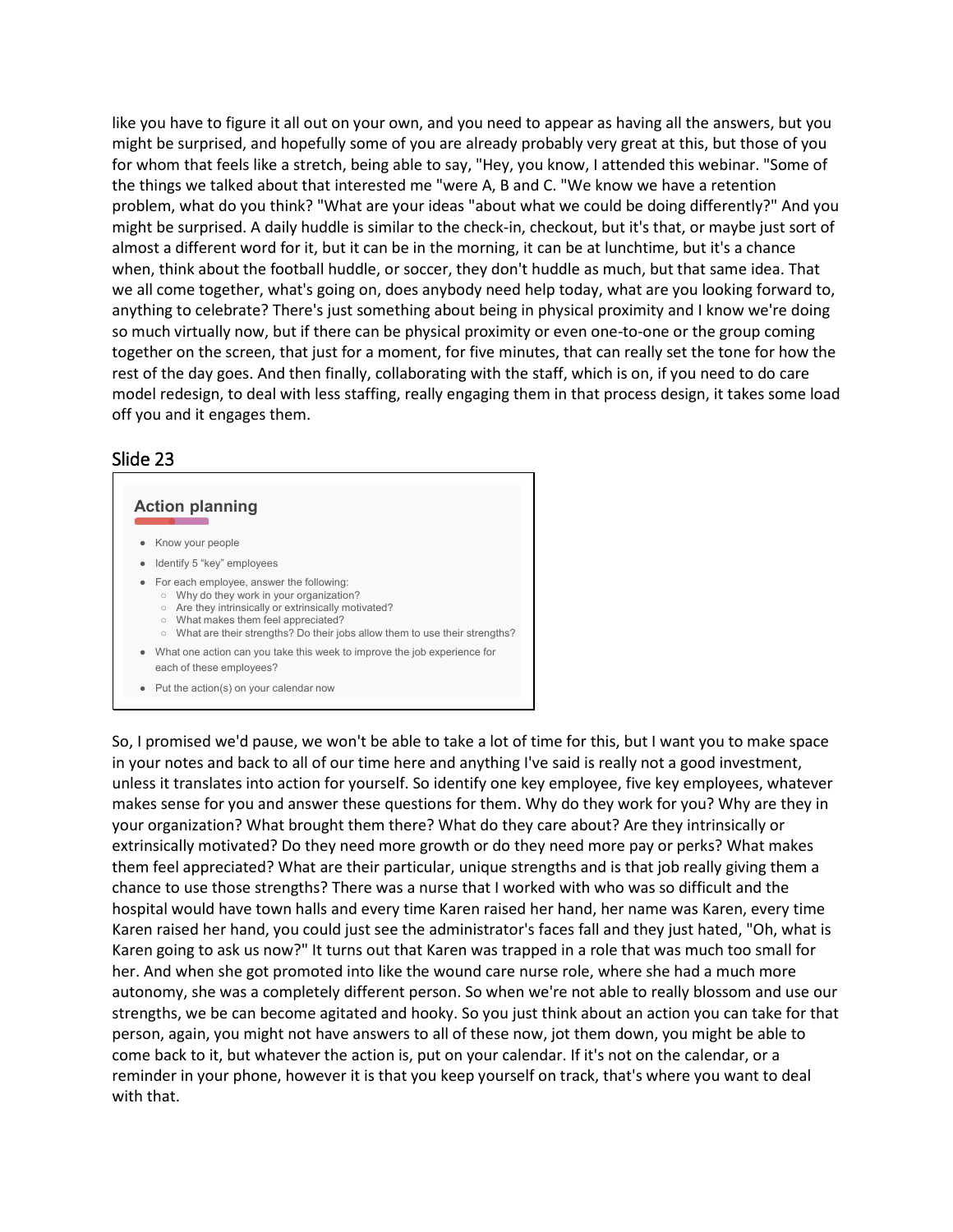#### **Key takeaways**

- **Building a supportive organizational climate for staff retention** requires attending **both** to work conditions (hygiene factors) and to employees' engagement in growth opportunities (motivators)
- **Organizations retain staff by**: hiring staff whose values align with the organizational mission; fostering connections among staff and with supervisors; including staff in decisions that affect their day-today work; and providing opportunities for staff to utilize their strengths and work to the highest level of their licensure
- **No one size fits all!** The important thing is to be in action with both short-term and long-term strategies.

So, key takeaways I hope you will take is that building a supportive organizational climate for staff retention requires attention to both the working conditions, hygiene factors and yes, that includes salary, but also to employees' growth opportunities. If employees really feel engaged and connected and they're growing, unless the staff differential is double often they'll stay for lower pay if they feel like they're making a difference and it's good for them. Organizations retain staff by hiring staff whose values aligned with the organizational mission, that purpose piece, fostering connections among staff with their supervisors in particular, that's more important than a higher up, including staff in decisions that affect the day-to-day work and providing opportunities for staff to utilize their strengths and work to the highest level of their license. No one size fits all and what I'm now realizing, I didn't say at the beginning of this is these are lots of strategies and I wouldn't expect anyone to attempt all of them, the idea is to provide you with a menu of many, many things, and hopefully at least one or two of them resonated and you're like, I could try that, I could see that would make a difference at our clinic. And so what's most important is that be in action, and shift out of that, there's nothing I can do about this, to how about we try this?

#### Slide 25



So I'm curious about your biggest takeaway. Oops, so I'll pause there for just a second. If you're comfortable, feel free to put it in the chat, if not, I do encourage you to at least write it in your notes, because writing down your takeaways reinforces the learning and increases the likelihood that you'll be able to apply the knowledge. Patanya, nice, focus on why people stay instead of always looking at why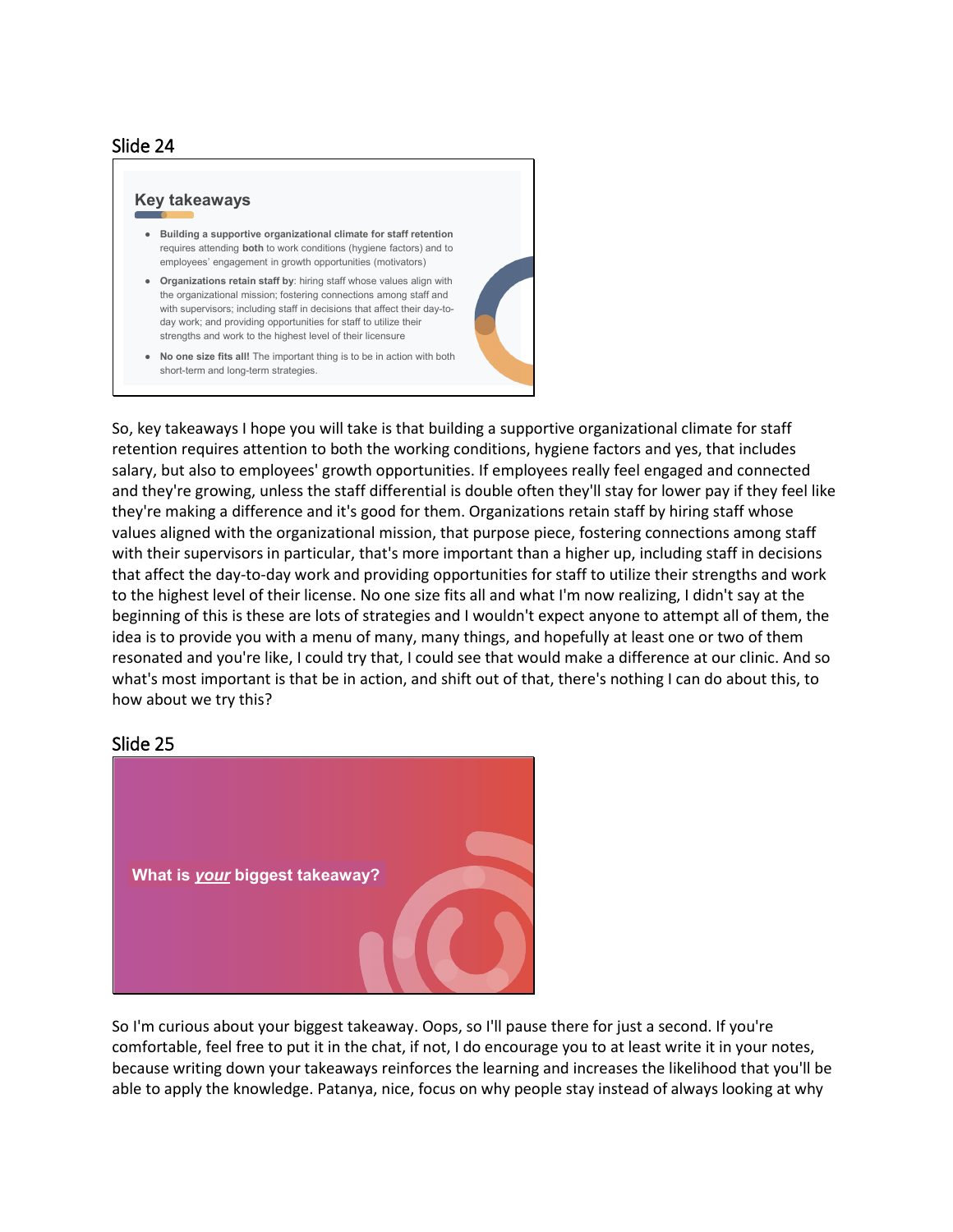they leave. There's a lot of surprises in there. Rotating roles for the day, Dina says. That can really help to create empathy as well. Supportive organizational climate, daily huddles and recognition of others. I think an important selecting tasks and talking through the solutions. Did you come away with at least one strategy that you think is doable? If so, put a plus in the chat. I hope you'll join us at the workshop that's going to happen next month, where we'll dig deeper into the strengths-based approach. And I need to go on or Devon's going to be scolding me.



# Slide 26

There's this case study, I just want to leave you with this. I won't go through it in detail. When we do the workshop on the 19th you'll get more detail about the method behind this, and I know that hospital nursing is an apples to oranges comparison for your clinics, but I think it's still important to see that it worked with nurses. This is pre-pandemic, thought they were hemorrhaging nurses because 10% of new nursing graduates are leaving within eight months and they did a strength-based approach, mentoring, job assignments, et cetera. And 18 months later, the new nurse turnover had dropped to 1.7% and the overall nurse retention rose to 94.2 and before that had been about 86, 87. And this is in a town where there weren't lots of other hospitals, it was kind of the only game in town and they were still struggling with retention and it saved them a great deal of money. So we'll talk about that more at the workshop.

# Slide 27

| Job aids |                                                                                                                                                                                                                                                                                                                                                                                                                                                                                                                                       |                                                                                        |
|----------|---------------------------------------------------------------------------------------------------------------------------------------------------------------------------------------------------------------------------------------------------------------------------------------------------------------------------------------------------------------------------------------------------------------------------------------------------------------------------------------------------------------------------------------|----------------------------------------------------------------------------------------|
|          | <b>Help Staff Reduce Stress</b><br><b>FPNTC</b><br><b>During COVID-19</b><br>TIPS FOR FAMILY PLANNING FROVIDERS<br>your than your lacenter and manufacult is important - and shallenshop<br>Keep those tips in mind at pre-marigan this public health amergency                                                                                                                                                                                                                                                                       |                                                                                        |
|          | <b>Reinforce the importance and</b><br>meaning of your work.<br>Celebrate<br><b>Donald</b><br><b>Expense</b><br><b>Electric</b><br>weekly would<br><b>Gratificate</b><br>week<br>and arounded<br><b>CONTACTOR</b><br>a che pergera<br>Markett account<br>the role of the car.<br>sheets and<br>and the company's company's com-<br>product and that is absolute<br>if young a young<br>and or leasing checks<br><b>ALLING</b><br>Information of Alberta<br>and a part is address.<br><b><i><u>Indicate</u></i></b>                    |                                                                                        |
|          | Support staff well-being.<br><b>Country of</b><br><b>Group a stores</b><br><b>Sharp</b><br>moved health<br>white existent<br><b>CARD AND</b><br><b>MONTHS</b><br>all a locality<br><b>INSURANCE</b><br>m<br><b><i><u>Informatione</u></i></b><br>Company and professional<br><b><i><u><u>ALCOHOL AND</u></u></i></b><br><b>Shout outs</b><br>affen 'es breab.<br>a ballon scarch<br>Clearly and openly communicate with staff.                                                                                                        |                                                                                        |
|          | Prendde noutine<br>Share training<br><b>Restruction when when</b><br>Advancement<br>contemplated on<br>resources<br>neeting:<br><b>Retired Associates</b><br>turnational actions and and another promotioning<br><b>CONTRACTOR</b><br>and stand all shall and the anti-contractor<br><b>CONTRACTOR</b><br>be decision in the station<br>The RPM Includes a personal in comparison furniture function<br>sculpture during the Cittish models. Supply appeared<br>Engineer/PMC Granter Esternamental Senioana<br>to additional support. |                                                                                        |
|          | <b>Help Staff Reduce Stress</b><br>During COVID-19                                                                                                                                                                                                                                                                                                                                                                                                                                                                                    | New job aid with additional<br>strategies to address hygiene<br>factors and motivators |
|          | Find on RHNTC.org                                                                                                                                                                                                                                                                                                                                                                                                                                                                                                                     | Available next month!                                                                  |

Finally, we have a couple of resources for you - one is upcoming and one is already available for download. One is an article that in addition to covering the content of this session offers additional short-term, medium-term, and long-term strategies for addressing both hygiene and motivating factors.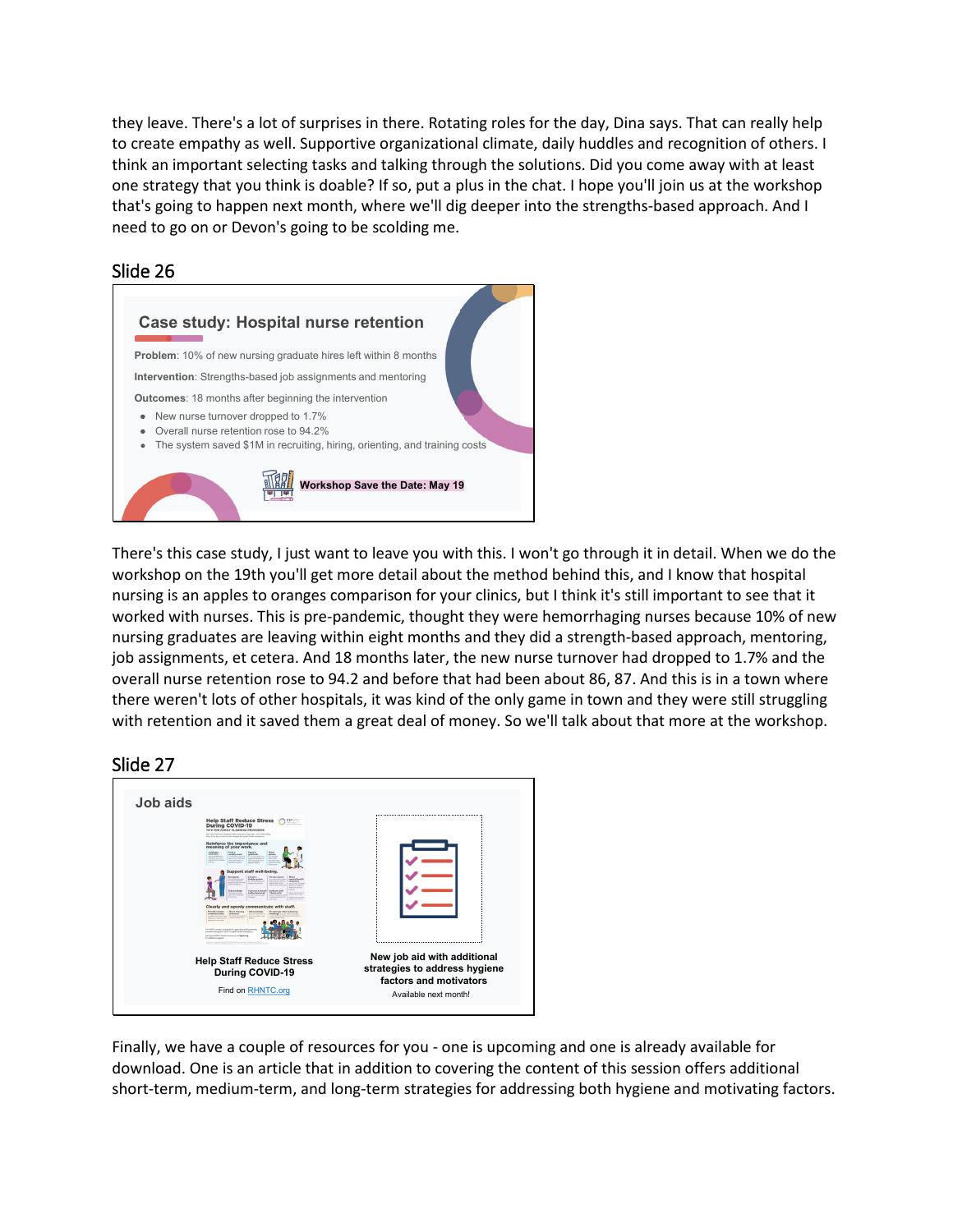This will be released in the coming month, so keep your eye on RHNTC! I also wanted to bring another job aid to your attention that was already in the RHNTC library – it's an infographic titled "Help Staff Reduce Stress During COVID-19" and it offers different ways to Support Staff. And with that, we have maybe three minutes for questions. Devon, do you have any questions for this?

# Slide 28



- [Devon] Yes, yes, thank you so much, Dr. Rennecker and I can't imagine scolding you, but we do have a couple of questions. So the first one that came in, is there another approach to conducting the one-onone stay or appreciative interview with each staff member? I won't have time to do a one-on-one checkin with each staff member, so could something similar take place in a small group setting instead?

- [Rennecker] That's a great question 'cause even as those words were coming out of my mouth, I realized, I'm sure that this is a huge load for people are already understaffed. Actually it can be done in a small group and it can be a really energizing activity. Instead of interviewing the whole group, what you can do is, have the group pair people up with just another staff member and have them interview one another and then go through the question and have everybody report back from their paired interviews. And again, that builds connection, they share experiences, they get to know each other a little bit better and it can end up being a lot of fun.

- [Devon] I love that, that sounds so energizing. And then another one, task swapping sounds like it could be really helpful, do you have any recommendations on how we could track who does what and when?

- [Rennecker] So I guess I mentioned a couple of ideas about how I've conducted swaps. I think it's important to not get overly, don't make it hard, don't complicate it. So don't worry about like having spreadsheets and tracking, et cetera, even just the whiteboard idea I mentioned where people write on stickies and slap it up there, or a note card that gets dropped, or since maybe we're working virtually, there's a Google doc that everybody can access that they just drop in, so it's like, I hate scheduling. And whatever it is, Nancy, you have the dash in your name, so everyone knows who to get. And then have some designated times, again, it can be online or it can be in person, for talking about swapping. And it doesn't have to be 100%, it's like you draw two of those cards out of the thing and take two sticky notes off the board and you talk about those that day.

- [Devon] Keep it simple.

- [Rennecker] Keep it simple.

- [Devon] And then one final one, 'cause I am realizing we're very close to time. How do you help employees feel that they're growing, developing when they're only so many director level positions? - [Rennecker] Yes, that's hard and that you may lose people for that. And I think the thing is if you

demonstrate that you are invested in their growth and realize even if that means that to get a director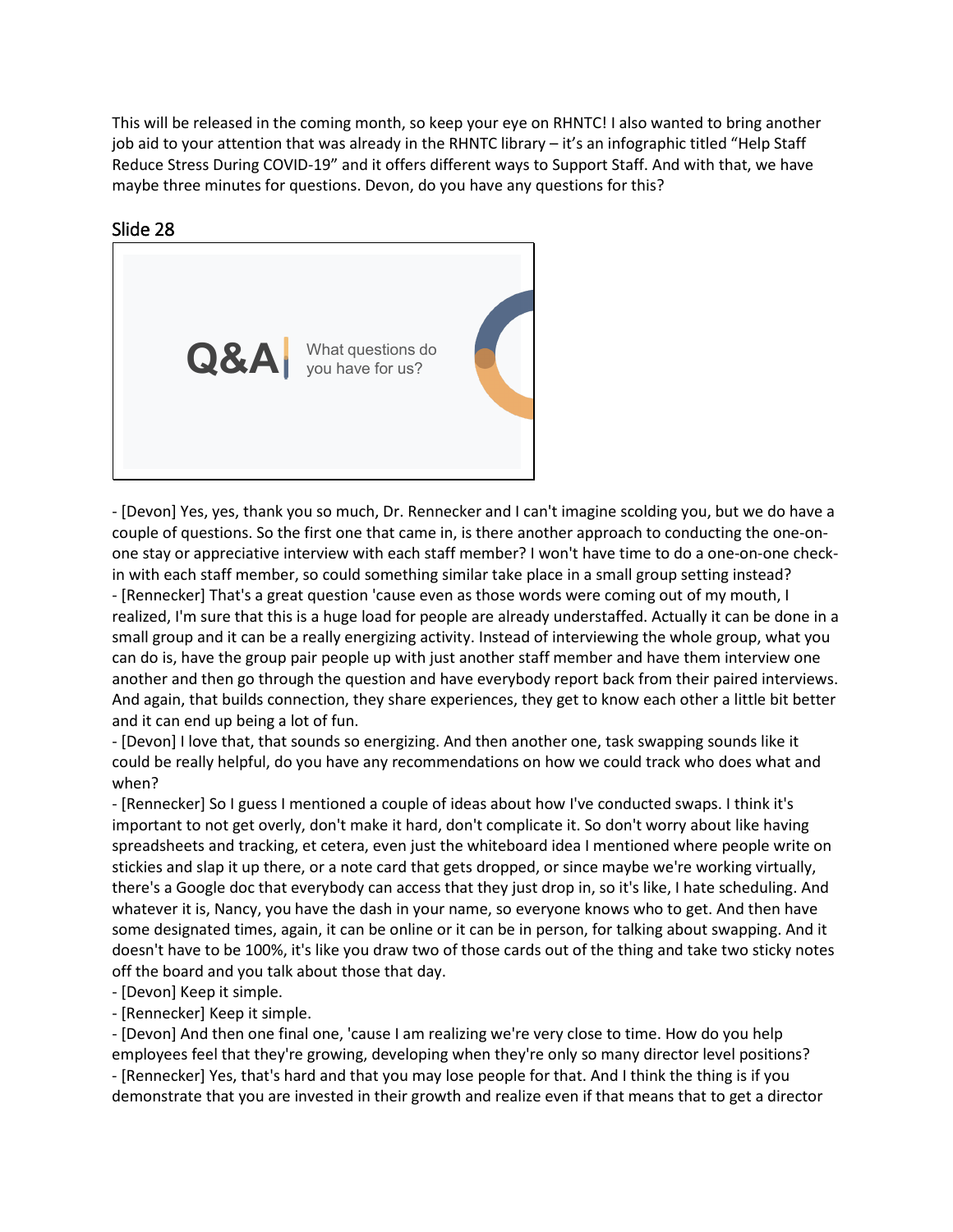level position, they may have to go elsewhere, but that you still want them to grow. It doesn't have to be at your organization necessarily, I mean, we want them to stay as long as possible. So you can frame everything that they're learning in terms of this will prepare you for a future director position. They can shadow the director for a day, they can interview the director, realizing you are preparing them for a future career, but the more they feel like they're growing, the longer they'll probably hang around for that growth to be ready.



# Slide 29

- [Devon] Wonderful, I'm going to move us into the end of our time together today, even though I know we could continue this discussion for probably much longer. So I want to thank you all for joining us today and I hope that you will thank me. Join me in thanking our speaker, Dr. Rennecker. As a reminder, we will have the materials from today's session available within the next few days and to stay in touch with RHNTC, you can subscribe to our monthly eNewsletter by visiting rhntc.org\enewsletter. You can contact us through our website, that's rhntc.org. You can sign up for an account on our website. You can follow us on Twitter, you can find us @rh\_ntc, and finally you can subscribe to our podcast through podcast.rhntc.org or in your favorite podcast app.

# Slide 30



And if you have any additional questions for the RHNTC on this topic, please do not hesitate to email us, our email address is rhntc@jsi.com. Our final ask is that you please complete the evaluation today. The link to the evaluation is in the chat and will appear when you leave the webinar. The evaluation link will also be emailed to you after the webinar. We really love getting your feedback and we use it to inform